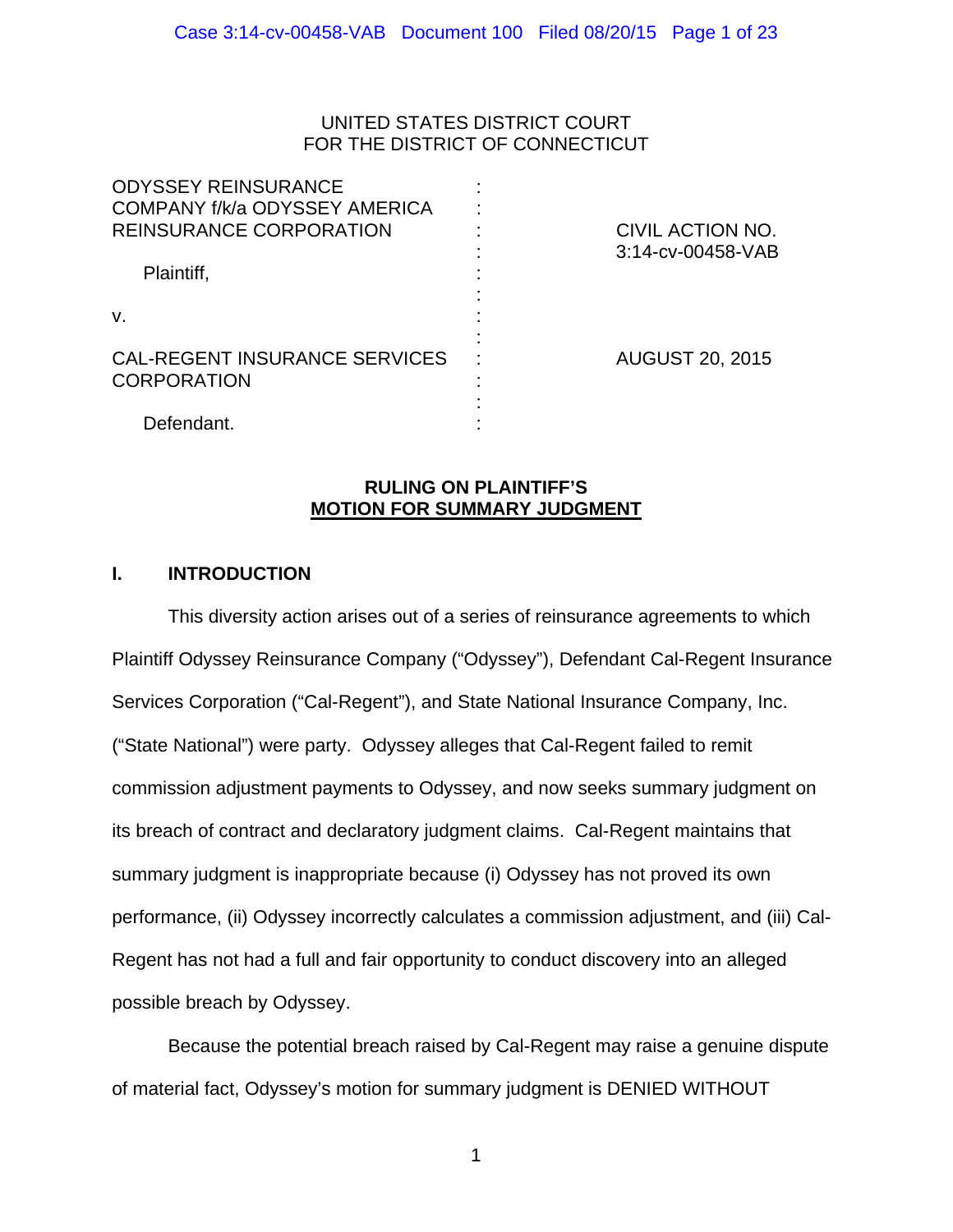PREJUDICE TO RENEWAL. On the limited grounds discussed in this Ruling, the Court will allow Cal-Regent an opportunity to amend its pleading to allege this potential breach properly. Odyssey then will have an opportunity to renew its motion for summary judgment at the appropriate time.

### **II. FACTS**

### **A. The Parties**

 $\frac{1}{\sqrt{2}}$  . The contract of the contract of the contract of  $\frac{1}{\sqrt{2}}$ 

Odyssey is a Connecticut corporation engaged in the business of reinsurance<sup>1</sup>. (Pl.'s L. R. 56(a)(1) Stmt. [hereinafter "Pl.'s Stmt."] ¶ 2, ECF No. 69; Def.'s L. R. 56(a)(2) Stmt. [hereinafter "Def.'s Stmt."] ¶ 2, ECF No. 72.) Cal-Regent is a California corporation that underwrote commercial automobile and garage liability insurance on behalf of State National, an insurance company that is not a party to this action. (Pl.'s Stmt. ¶ 7; Def.'s Stmt. ¶ 7; Nagby Aff. ¶¶ 6-7, ECF No. 73.) State National purchased reinsurance from Odyssey to reinsure a percentage of the risks that Cal-Regent underwrote on State National's behalf. (Pl.'s Stmt. ¶ 7; Def.'s Stmt. ¶ 7.)

## **B. The Reinsurance Agreements**

Odyssey, Cal-Regent, and State National first entered into the above-described arrangement under a Garage Liability Quota Share Reinsurance Agreement effective April 1, 2002 (the "2002 Agreement"). (Def.'s Mem. Opp. Summ. J. [hereinafter "Def.'s Opp."] Ex. 2 at 2, ECF No. 71-2.) The parties terminated the 2002 Agreement effective April 1, 2004, and on that day entered into a second reinsurance agreement that was substantively the same as the 2002 Agreement (the "2004 Agreement"). (*Id.* at 23; Def.'s Opp. Ex. 3 [hereinafter "2004 Agmt."] at 2, ECF No. 71-3.) Similarly, the parties

<sup>&</sup>lt;sup>1</sup> Reinsurance is insurance for insurance companies. *Scandinavian Reinsurance Co. v. Saint Paul Fire & Marine Ins. Co.*, 668 F.3d 60, 64 n.1 (2d Cir. 2012). One insurance company, the reinsured, transfers all or part of a risk to another insurance company, the reinsurer. *Id.*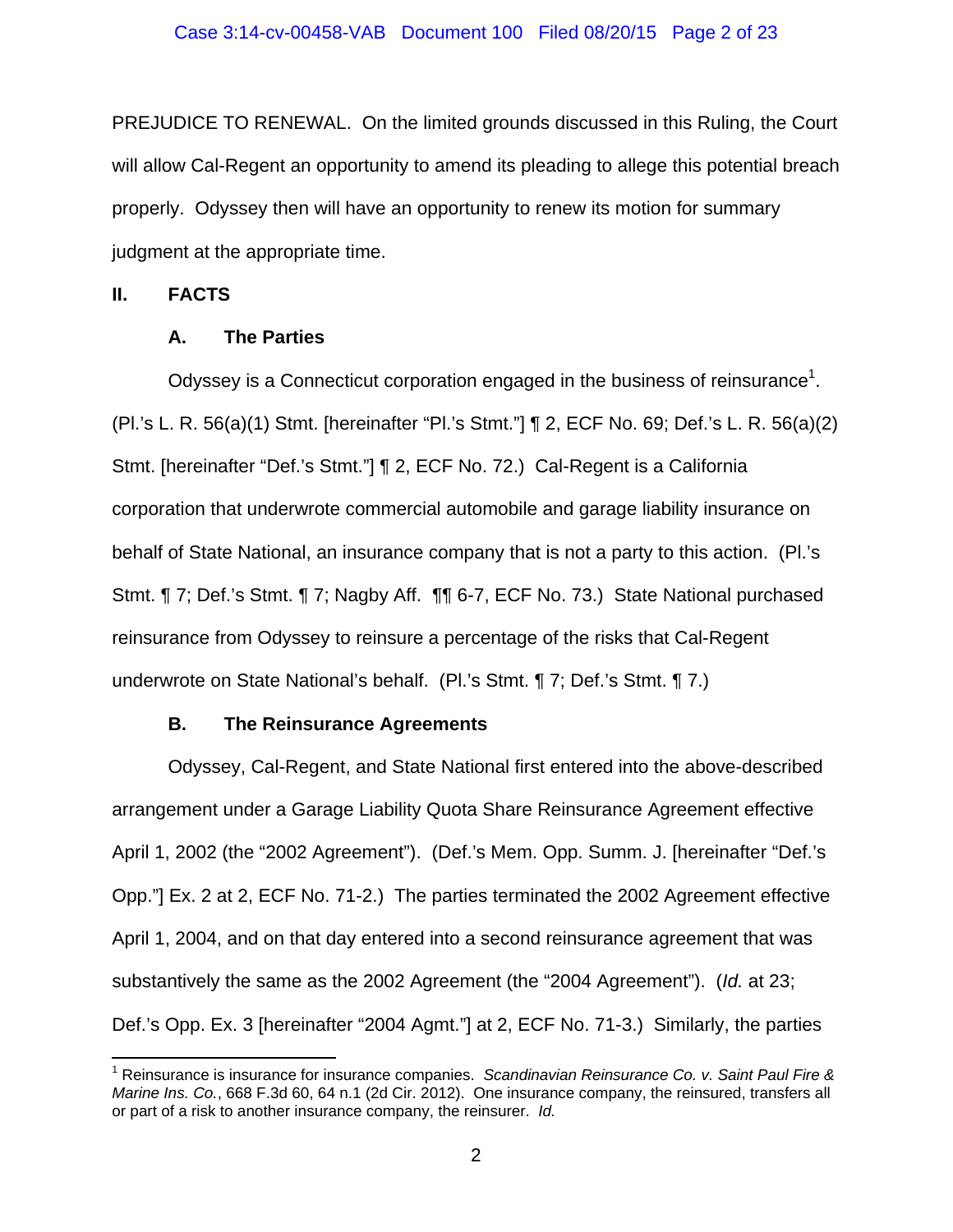### Case 3:14-cv-00458-VAB Document 100 Filed 08/20/15 Page 3 of 23

terminated the 2004 Agreement effective April 1, 2006, and on that day entered into a third reinsurance agreement that was substantively the same as the 2002 and 2004 Agreements (the "2006 Agreement"). (2004 Agmt. at 25; Def.'s Opp. Ex. 4 [hereinafter "2006 Agmt."] at 2, ECF No. 71-4.) Finally, the parties terminated the 2006 Agreement effective April 1, 2007, and on that day entered into a fourth reinsurance agreement that was substantively the same as the 2002, 2004, and 2006 Agreements (the "2007 Agreement"). (Nagby Aff. ¶ 16; Def.'s Opp. Ex. 5 at 2, ECF No. 71-5.) The 2007 Agreement terminated effective July 13, 2009. (Def.'s Opp. Ex. 5 at 26.) Each of the four reinsurance agreements (collectively, the "Reinsurance Agreements") contained the following provisions that are relevant to this dispute.

## **1. Commissions and Adjustments**

Article XI provided that Cal-Regent would receive a provisional commission on all premiums that it underwrote on State National's behalf, and that Odyssey was responsible for paying its share of Cal-Regent's provisional commission directly to Cal-Regent. (2004 Agmt. ¶ 11.2.) Cal-Regent's provisional commission was adjusted for each "Underwriting Year" depending on the ratio of losses incurred to premiums earned ("loss ratio") for the business underwritten by Cal-Regent. (*Id.* ¶ 11.4.) "Underwriting Year" was defined:

> "Underwriting Year" as used herein shall mean those Policies with inception, renewal or anniversary date during each 12-month period commencing with each April 1 and all premium attributable to, and all loss arising out of such Policies from such inception, renewal or anniversary date until expiration, cancellation, or next anniversary, whichever occurs first, will be ascribed to the Underwriting Year.

(*Id.* ¶ 11.4(h).)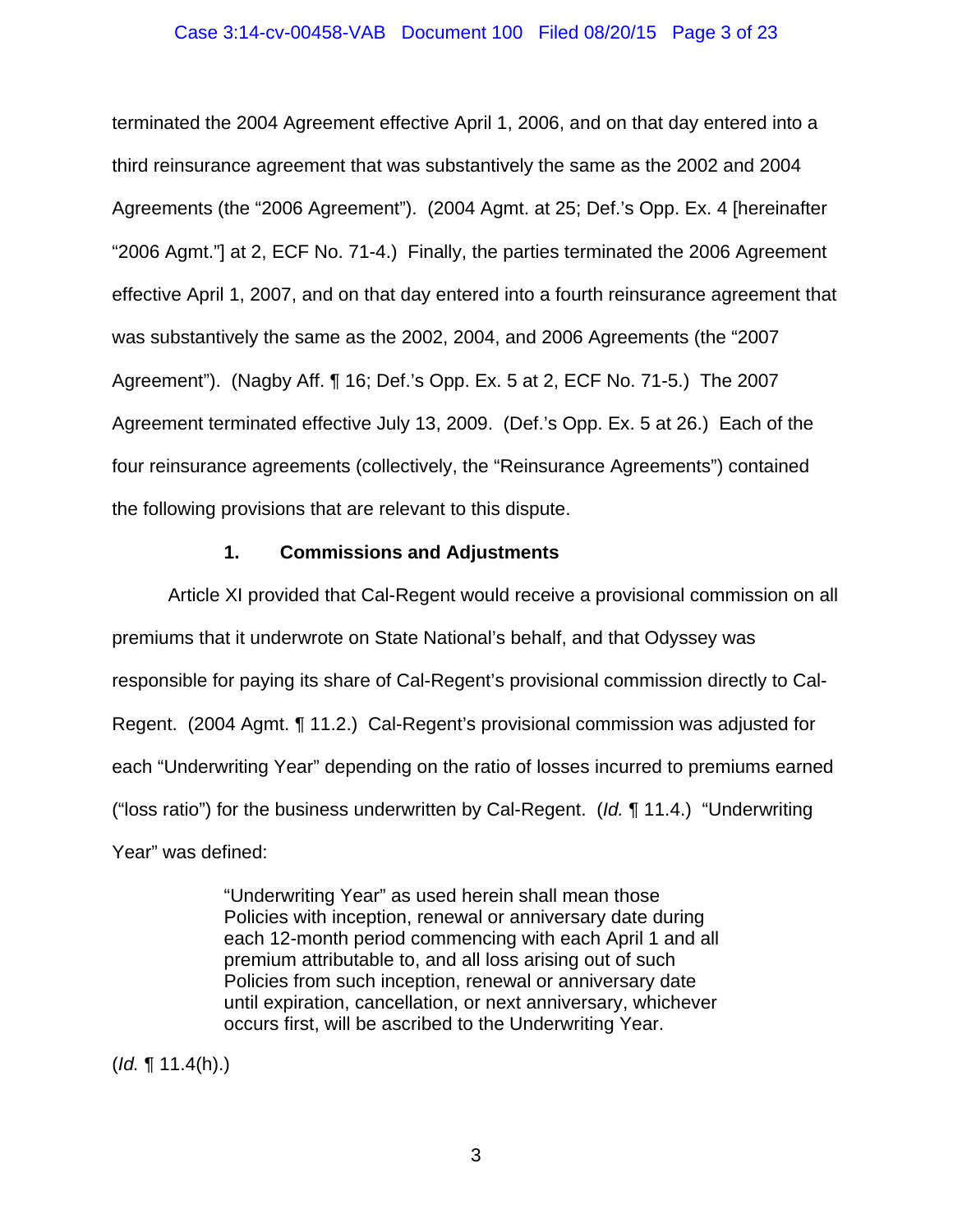## Case 3:14-cv-00458-VAB Document 100 Filed 08/20/15 Page 4 of 23

Cal-Regent's commission increased if the loss ratio for a given year fell below certain designated percentages, and decreased if the loss ratio exceeded certain designated percentages. (*See id.* ¶ 11.4(a).) Cal-Regent's commission was adjusted even further if the loss ratio for a given year fell outside the range of designated percentages. (*See id.* ¶ 11.4(b).) In that case, the difference in percentage points between the loss ratio and the highest or lowest (whatever the case may be) designated percentage was multiplied by premiums earned for the period, and the product was carried forward to the "next adjustment period" as a debit or credit (whatever the case may be) to "losses incurred" ("carry forward"). (*Id.*) "Losses incurred" was defined to include:

> As respects second and each Underwriting Year hereunder, plus (minus) the debit (credit) from the preceding Underwriting Year . . . .

(*Id.* ¶ 11.4(f)(iii).)

As to the timing of commission calculations and payments, each agreement

provided:

[Cal-Regent] shall calculate and report the adjusted commission on ceded premiums within 60 days after 36 months<sup>2</sup> after the inception of the first Underwriting Year, and within 60 days after the end of each 12-month period thereafter until all losses subject hereto have been fully settled. If the adjusted commission on ceded premiums earned is less than commissions previously allowed on premiums earned for the Agreement, [Cal-Regent] shall remit the difference to [Odyssey] and [State National] with its report."

(*Id.* ¶ 11.4(c).)

  $^{2}$  This clause read differently in the 2002 Agreement, which provided that Cal-Regent was responsible for calculating and reporting its adjusted commission "within 60 days after 27 months after the inception of the first Underwriting Year . . . ." (Def.'s Opp. Ex. 2 ¶ 11.4(c), ECF No. 71-2) (emphasis added).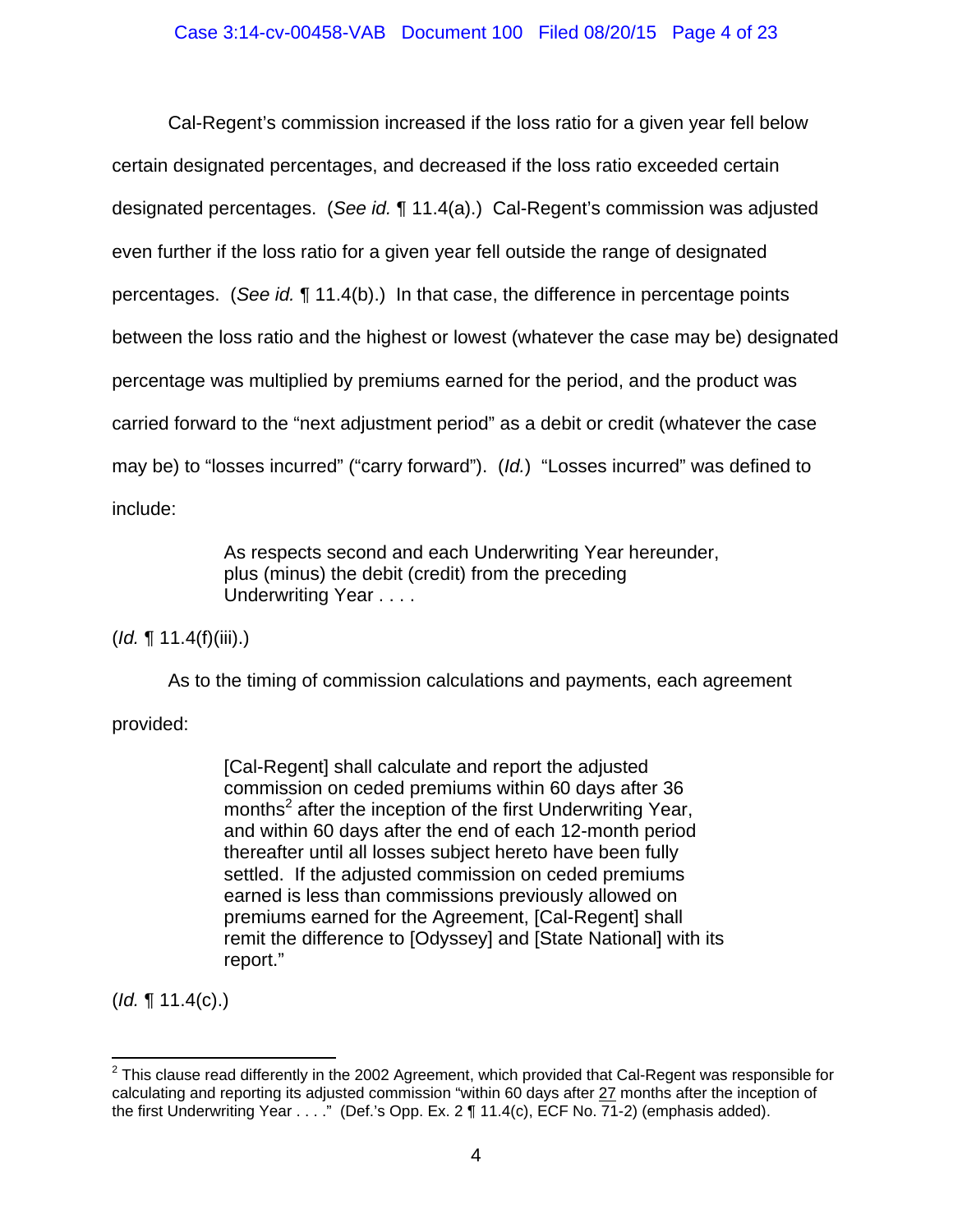# **2. Survival**

Article III provided for termination on a "run-off basis." (*Id.* ¶ 3.7.) Specifically,

each agreement provided that when it terminated for any reason, reinsurance continued

to apply to business in force at the time of termination, (*id.* ¶ 3.3), and that the parties

were not "relieved of or released from any obligation created by or under this

Agreement in relation to payment, expenses, reports, accounting or handling, which

relate to outstanding insurance business under this Agreement existing on the date of

termination," (*id.* ¶ 3.4). Each agreement contained the following provision:

This Agreement provides for termination on a run-off basis. The relevant provisions of this Agreement shall apply to the business being run off. It is expressly agreed that the terms, conditions and obligations of the Preamble; Sections 3.3, 3.4, 3.6 and 3.7; Articles IV – XIX; Sections 20.2, 20.3, 20.5, 20.7, 20.8; and Articles XXI and XXII shall survive termination of this Agreement.

(*Id.* ¶ 3.7.)

# **3. Loss Settlement**

Paragraph 5.3 addressed loss settlement and provided in relevant part:

[State National] hereby empowers [Odyssey], and [Odyssey] may, in its discretion, and under its supervision appoint [Cal-Regent], to accept notice of and investigate any claim arising under any of the Policies, to pay, adjust, settle, resist or compromise any such claim, unless [State National] specifically directs to the contrary with respect to any individual claim. In the latter event, [Odyssey] and/or [Cal-Regent] shall follow the instructions of [State National] as respects such claim. All such loss settlements, whether under strict Policy conditions or by the way of compromise, shall be unconditionally binding upon [Odyssey]. . . .

(*Id.* ¶ 5.3.)

# **C. The Parties' Performance**

 **1. Payment of Commissions and Commission Adjustments**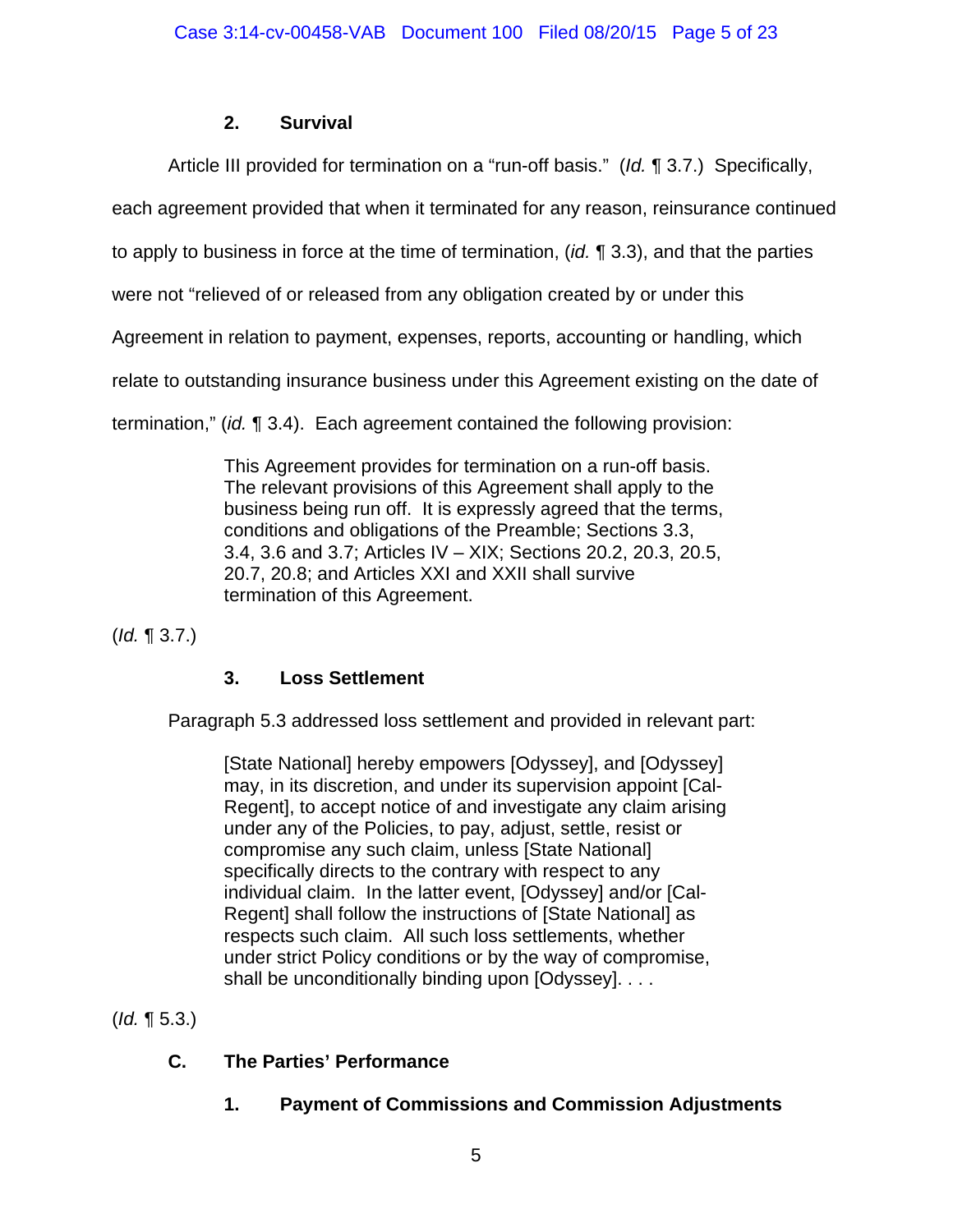On or about June 24, 2013, Cal-Regent, through an intermediary, sent Odyssey a report calculating the commission adjustments due from Cal-Regent to Odyssey for Underwriting Years 2003 through 2007 (the "Report"). (*See* Pl.'s Stmt. ¶ 24; Def.'s Stmt. ¶ 24.) The Report indicated that commission adjustments were due as follows:

- \$14,828.04 for Underwriting Year 2003;
- \$83,861.36 for Underwriting Year 2004;
- \$895,956.92 for Underwriting Year 2005;
- \$453,733.65 for Underwriting Year 2006; and
- \$246,581.44 for Underwriting Year 2007.

(Pl.'s Stmt. ¶ 25; Def.'s Stmt. ¶ 25; Razzaia Aff. Ex. 3.)

 It is undisputed that for each of Underwriting Years 2003 through 2007, Cal-Regent's adjusted commission was less than commissions previously allowed. (Pl.'s Stmt. ¶ 17; Def.'s Stmt. ¶ 17.) Further, it is undisputed that Odyssey paid its share of Cal-Regent's provisional commissions directly to Cal-Regent for all relevant years. (Compl. ¶ 16; Ans. ¶ 16; Pl.'s Stmt. ¶ 16; Def.'s Stmt. ¶ 16.) However, Cal-Regent has not paid Odyssey any commission adjustments. (Pl.'s Stmt. ¶ 18; Def.'s Stmt. ¶ 18.)

 Cal-Regent denies any obligation to pay commission adjustments on the ground that Odyssey has not proved its performance of all terms of the Reinsurance Agreements and, in particular, has not demonstrated its compliance with paragraph 5.3 in connection with the settlement of a particular claim, as discussed next. (Def.'s Stmt.

 $\P(35.)$ 

## **2. The Waldersen Claim**

Cal-Regent alleges that it issued, on behalf of State National, a garage liability insurance policy to Sullivan Car Company, an Arizona-based car dealership. (Nagby Aff. ¶ 20.) The dealership owner's son and his passenger, Brian Waldersen, were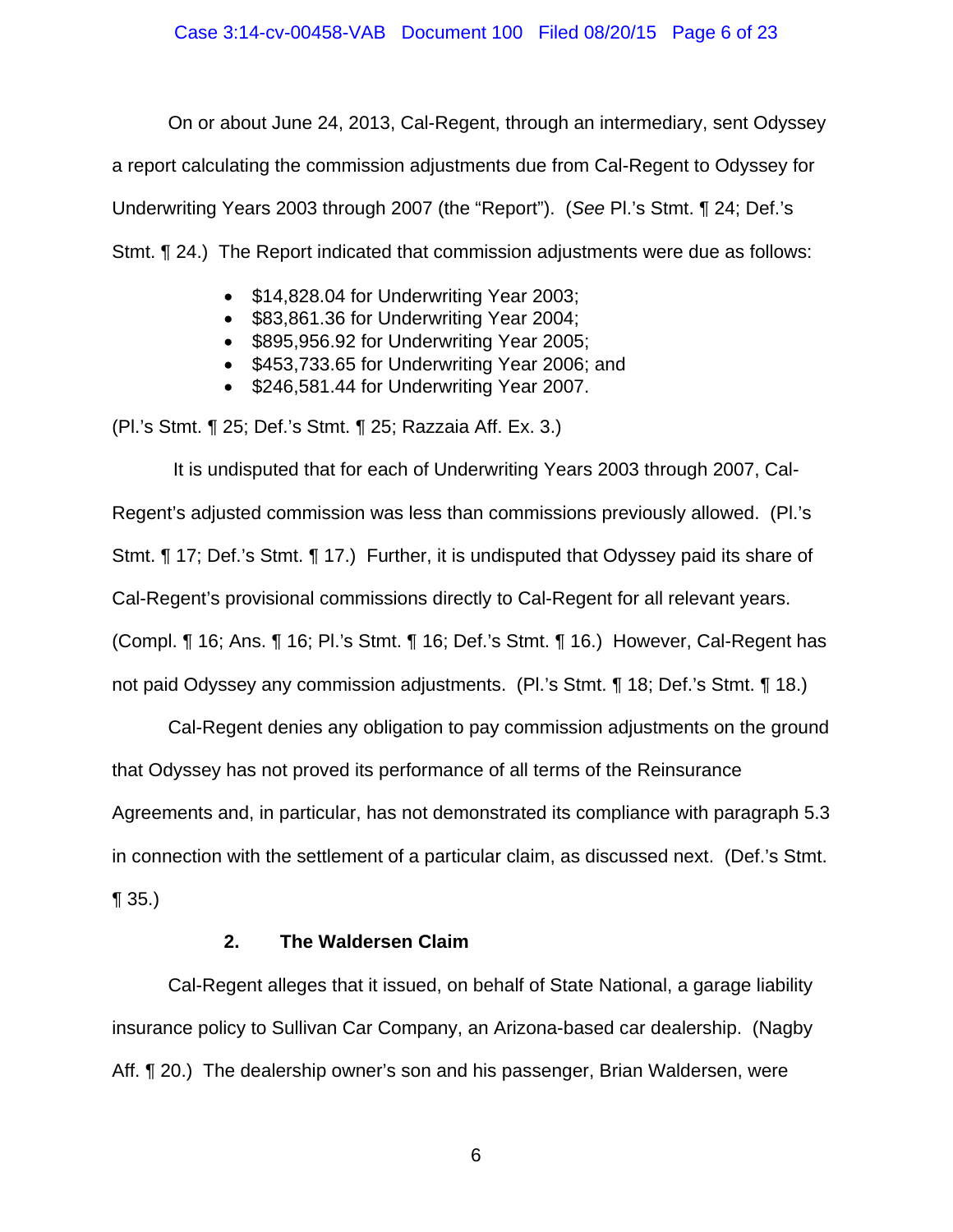#### Case 3:14-cv-00458-VAB Document 100 Filed 08/20/15 Page 7 of 23

involved in an automobile accident in Mexico, and Waldersen sustained injury. (*Id.* ¶ 21.) Waldersen sued Sullivan Car Company, which sought coverage from State National. (*Id.* ¶ 22.) State National denied coverage. (*Id.* ¶ 24.) Sullivan Car Company and Waldersen entered into a consent judgment that included an assignment to Waldersen of any bad faith claim that Sullivan Car Company had against State National. (*Id.* ¶ 25.) Waldersen brought a bad faith claim against State National (the "Waldersen Claim"), and that claim settled for \$4,000,000. (*Id.* ¶¶ 25, 27.) Cal-Regent alleges that it did not participate in the settlement of the Waldersen Claim. (*Id.* ¶¶ 26-27.) Cal-Regent alleges that Odyssey may have participated in the settlement of the Waldersen Claim and thereby breached the loss settlement provision, paragraph 5.3, of the 2004 Agreement. (*See id.* ¶ 30; Def.'s Opp. at 13.)

Cal-Regent attempted to take discovery into the question of whether Odyssey breached by settling the Waldersen Claim. (Nagby Aff. ¶ 31.) Specifically, Cal-Regent propounded production requests seeking documents concerning the decision to settle the Waldersen Claim, (Def.'s Opp. Ex. 6 at 10, ECF No. 71-6; Farrish Aff. ¶ 6, ECF No. 74), as well as interrogatories seeking identification of all State National personnel with whom Odyssey communicated regarding the Waldersen Claim, (Def.'s Opp. Ex. 7 at 17- 18, ECF No. 71-7; Farrish Aff. ¶ 7). On October 21, 2014, Odyssey objected to Cal-Regent's discovery requests concerning the Waldersen claim on the grounds that the Waldersen Claim was irrelevant to the litigation, that the requests were not likely to lead to the discovery of admissible evidence, and that the requests were overbroad and unduly burdensome. (Def.'s Opp. Ex. 8 at 15, ECF No. 71-8; Def.'s Opp. Ex. 9 at 13; Farrish Aff. ¶¶ 8-9.) The next day, Odyssey filed its motion for summary judgment.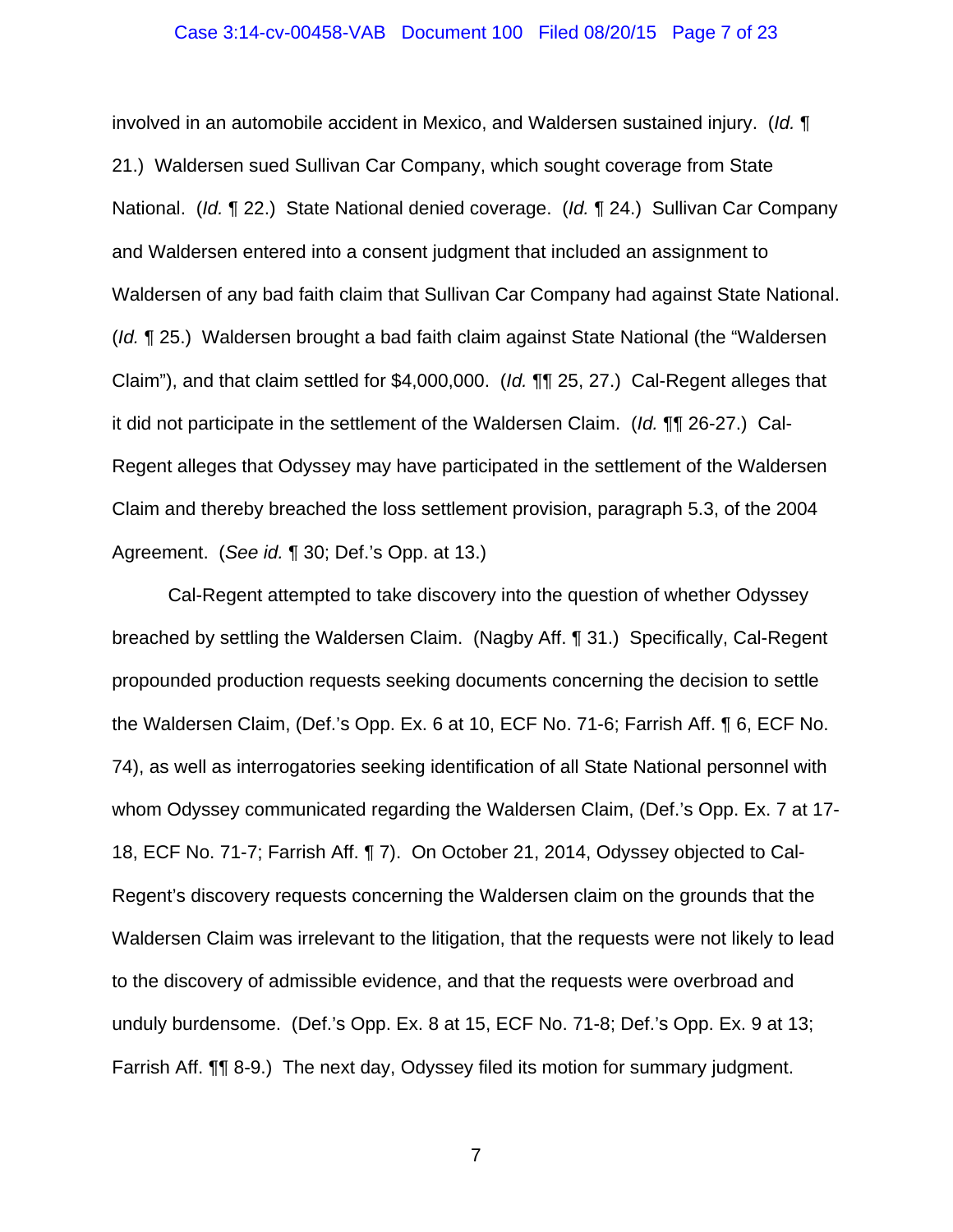## **3. Commission Adjustment for Underwriting Year 2006**

As a result of the settlement of the Waldersen Claim, the loss ratio for Underwriting Year 2005 exceeded the highest designated percentage under the 2004 Agreement. (*See* Pl.'s Stmt. ¶¶ 26-27; Def.'s Stmt. ¶¶ 26-27.) Odyssey argues that, as a result, further adjustment to Cal-Regent's provisional commission for Underwriting Year 2005 was required in the form of a debit carry forward to be applied to "losses incurred" for Underwriting Year 2006. (Pl.'s Stmt. ¶¶ 28-29.)

Cal-Regent maintains that a debit carry forward from Underwriting Year 2005 cannot be applied to "losses incurred" for Underwriting Year 2006. (Def.'s Stmt. ¶¶ 28- 29.) Accordingly, in its calculation of the commission adjustment for Underwriting Year 2006, the Report did not apply a debit carry forward from Underwriting Year 2005. (Pl.'s Stmt. ¶ 25(c); Def.'s Stmt. ¶ 25(c).) The Report indicated that the commission adjustment for Underwriting Year 2006 was \$453,733.65. (Pl.'s Stmt. ¶ 25(b); Def.'s Stmt. ¶ 25(b).) Odyssey contends that the commission adjustment for Underwriting Year 2006, after taking into account a debit carry forward from Underwriting Year 2005, is \$1,499,574.85. (Pl.'s Stmt. ¶ 25(e).)

### **III. STANDARD OF REVIEW**

The court shall grant summary judgment if there is no genuine dispute as to any material fact and the movant is entitled to judgment as a matter of law. Fed. R. Civ. P. 56(a). "[T]he moving party bears the burden of showing that he or she is entitled to summary judgment." *United Transp. Union v. Nat'l R.R. Passenger Corp.*, 588 F.3d 805, 809 (2d Cir. 2009). Once the moving party has satisfied that burden, in order to defeat the motion, "the opposing party must come forward with specific evidence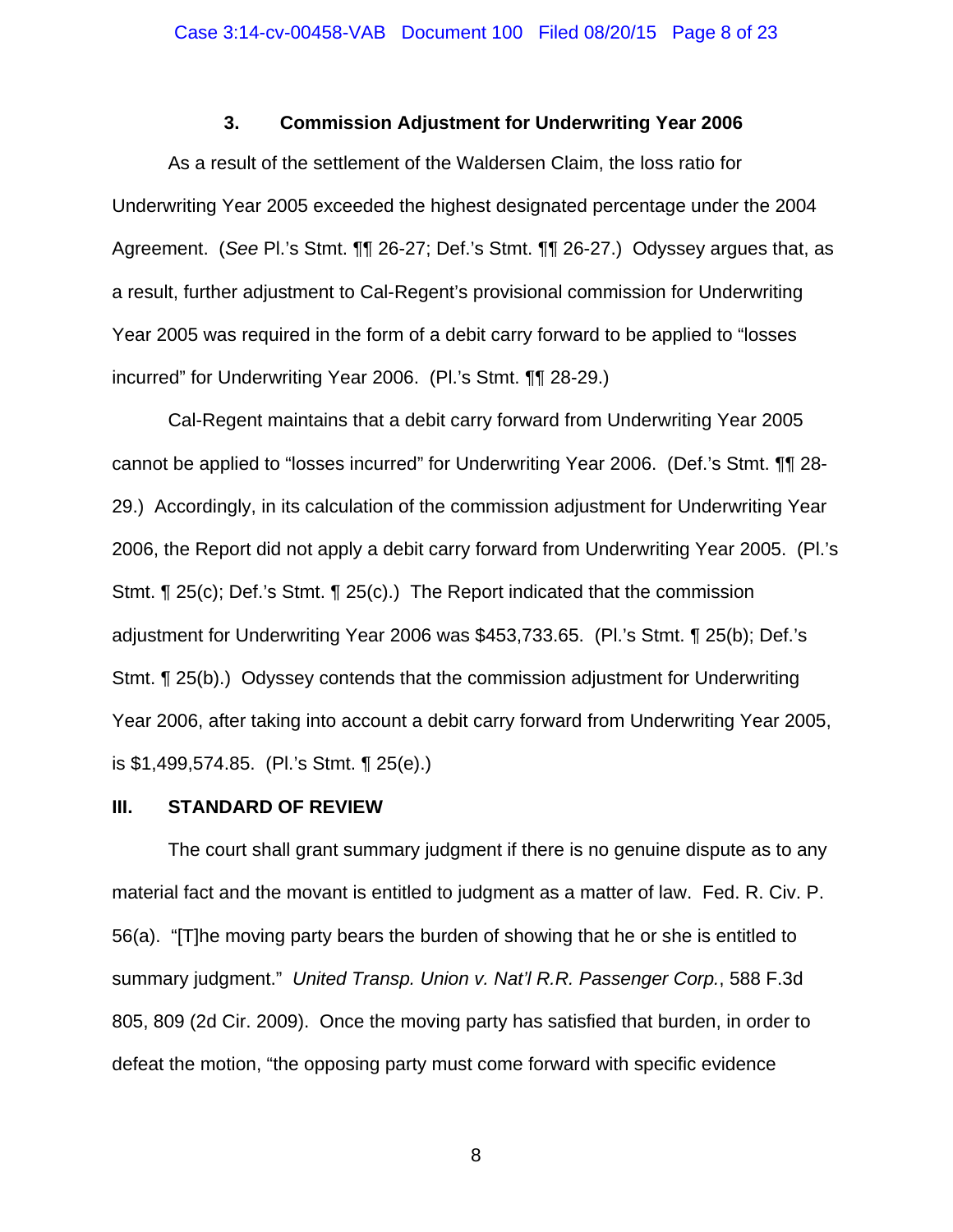#### Case 3:14-cv-00458-VAB Document 100 Filed 08/20/15 Page 9 of 23

demonstrating the existence of a genuine dispute of material fact." *Brown v. Eli Lilly & Co.*, 654 F.3d 347, 358 (2d Cir. 2011).

A dispute is genuine "if the evidence is such that a reasonable jury could return a verdict for the nonmoving party." *Anderson v. Liberty Lobby, Inc.*, 477 U.S. 242, 248 (1986). An issue of fact is material if it "might affect the outcome of the suit under the governing law." *Id.* Disputes concerning immaterial facts do not prevent summary judgment. *See id.*; *Howard v. Gleason Corp.*, 901 F.2d 1154, 1159 (2d Cir. 1990) ("[S]ummary judgment cannot be avoided by immaterial factual disputes."). When ruling on a motion for summary judgment, the court must construe the evidence in the light most favorable to the nonmoving party and draw all inferences in its favor. *Dalberth v. Xerox Corp.*, 766 F.3d 172, 182 (2d Cir. 2014).

#### **IV. DISCUSSION**

#### **A. Choice of Law**

Each of the four Reinsurance Agreements provided that it "shall be interpreted in accordance with the laws of the State of Texas." (*E.g.*, 2004 Agmt. ¶ 19.2.) But that contractual choice is not determinative. *Valley Juice Ltd., Inc. v. Evian Waters of France, Inc.*, 87 F.3d 604, 607 (2d Cir. 1996). A federal court sitting in diversity must apply the choice of law provisions of the forum state to determine which state's law to apply. *Schwimmer v. Allstate Ins. Co.*, 176 F.3d 648, 650 (2d Cir. 1999).

Connecticut follows the Restatement (Second) of Conflict of Laws, which enforces choice of law provisions unless (i) the chosen state has no substantial relationship to the parties or the transaction and there is no other reasonable basis for the parties' choice, or (ii) application of that state's law would contradict a fundamental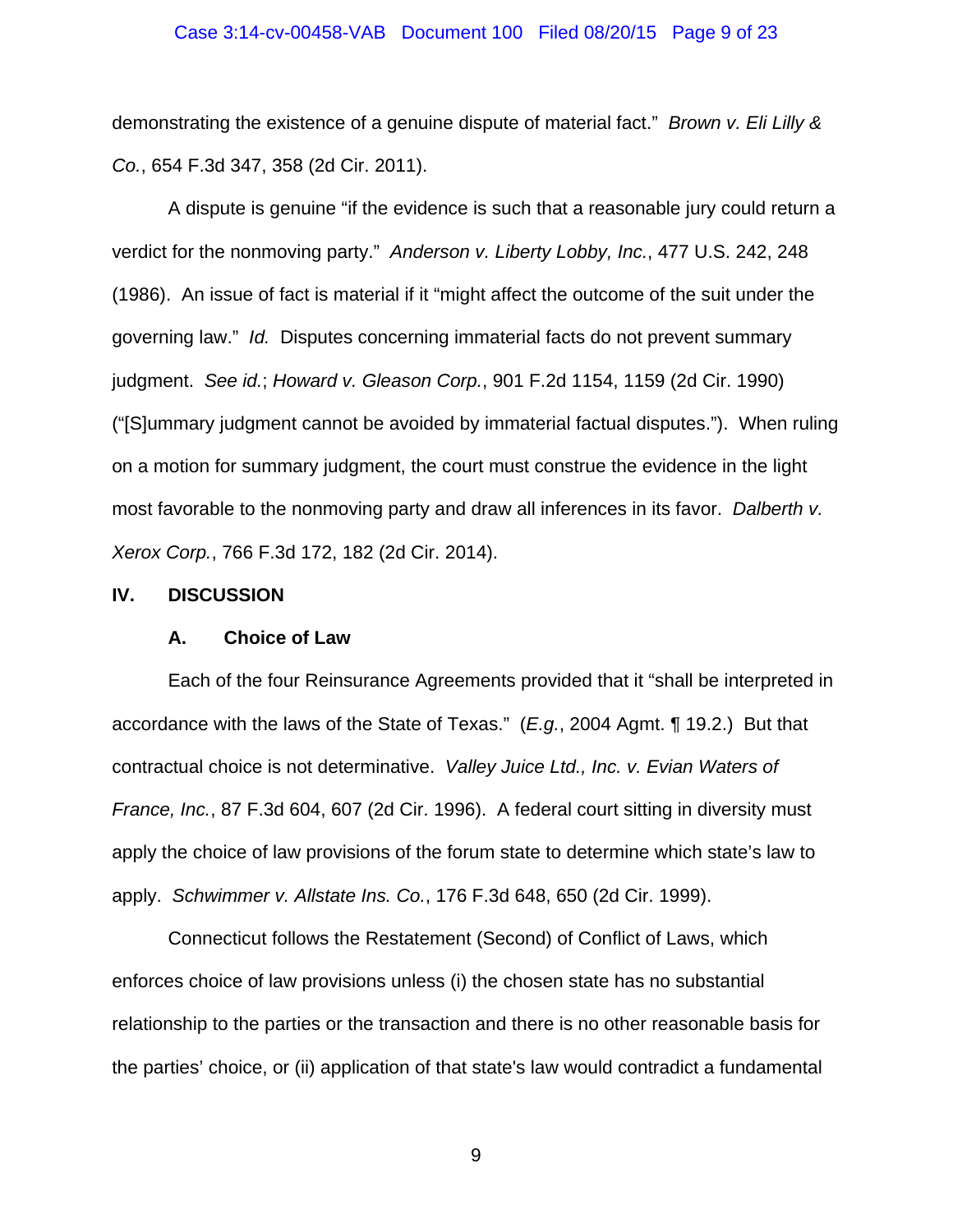#### Case 3:14-cv-00458-VAB Document 100 Filed 08/20/15 Page 10 of 23

policy of a state that has a materially greater interest in the action and whose law would otherwise apply had it not been for the parties' choice. *Elgar v. Elgar*, 679 A.2d 937, 941-42 (Conn. 1996); Restatement (Second) of Conflict of Laws § 187 (1971).

Texas has a substantial relationship to the parties' transaction because the Reinsurance Agreements were each made and entered into in the state of Texas. (*E.g.*, 2004 Agmt. ¶ 20.1.) Further, application of Texas law would not contradict a fundamental policy of the state of Connecticut, whose law would apply but for the parties' choice. Accordingly, Texas law governs this dispute.

#### **B. Single or Multiple Agreements**

The parties' briefs make much of the question whether Odyssey, Cal-Regent, and State National entered into a single agreement or multiple agreements. Odyssey asserts that the parties entered into a single agreement effective from April 1, 2002 until July 13, 2009. (*See* Pl.'s Reply at 2, ECF No. 78.) Odyssey contends that the Court must accept the truth of that assertion because Cal-Regent admitted in its Answer that "the Reinsurance Agreement was in effect from its inception on April 1, 2002, until its termination on July 13, 2009." (*Id.*; Compl. ¶ 8; Ans. ¶ 8.)

It is true that "admissions in the pleadings are generally binding on the parties and the Court." *PPX Enters., Inc. v. Audiofidelity, Inc.*, 746 F.2d 120, 123 (2d Cir. 1984). However, "the parties may not create a case by stipulating to facts which do not really exist." *Id.*; *Sinicropi v. Milone*, 915 F.2d 66, 68 (2d Cir. 1990). A district court may disregard a stipulation if the evidence contrary to that stipulation is substantial. *PPX Enters., Inc.*, 746 F.2d at 123.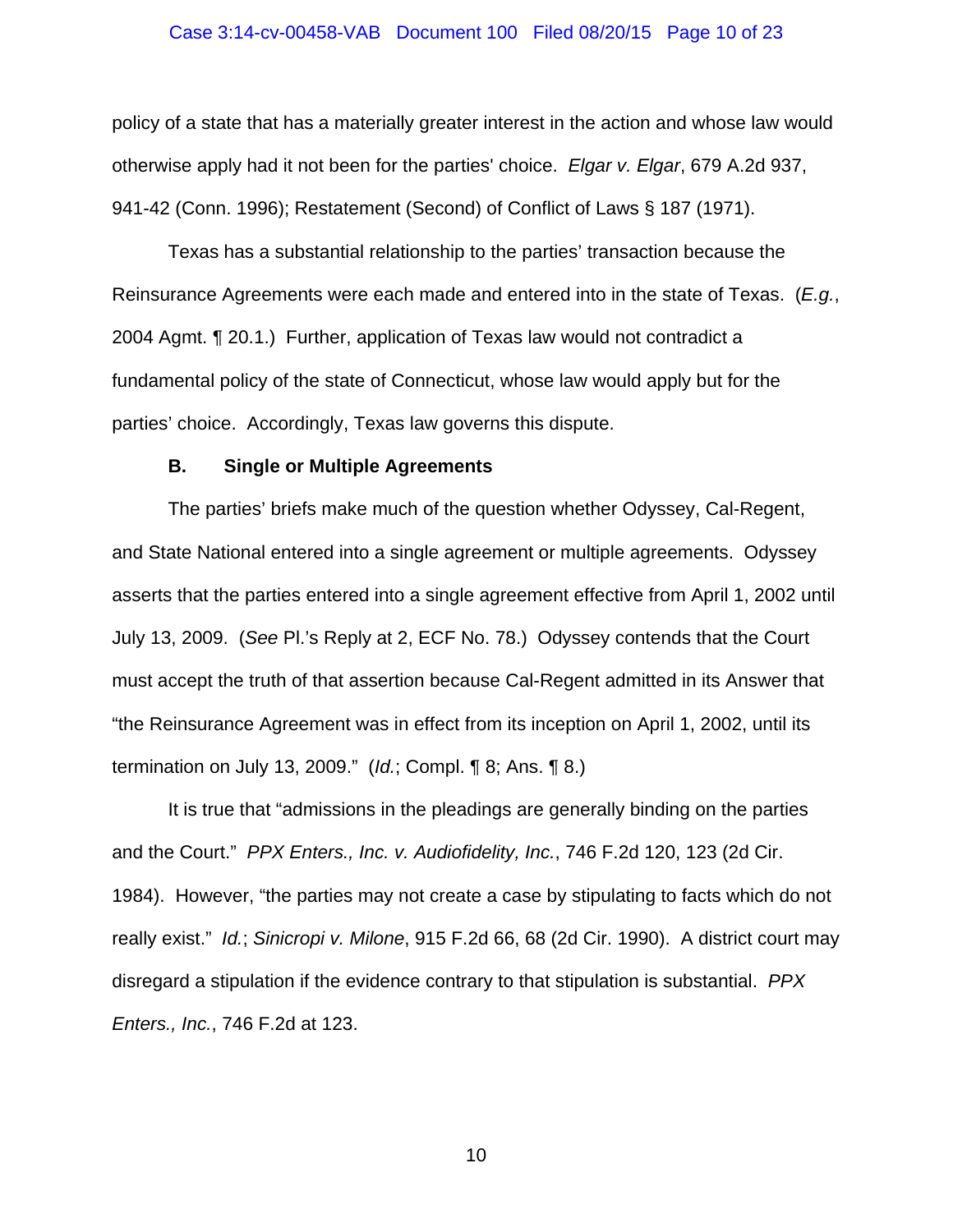The Court does not read Cal-Regent's Answer to admit that there was only one agreement. But even if Cal-Regent had stipulated to that, there is substantial contrary evidence in the record. One need look no further than the termination addenda to each of the four Reinsurance Agreements, by which Odyssey, Cal-Regent, and State National agreed to terminate each agreement at 12:01 a.m. on the day that the next agreement became effective. (*See* Def.'s Opp. Ex. 2 at 23-25, Ex. 3 at 25-26, Ex. 4 at 26-27, Ex. 5 at 26-27.) The Court concludes that the parties entered into multiple agreements.

## **C. Commission Adjustments for Underwriting Years 2003, 2004, 2005, and 2007**

Cal-Regent admits that the commission adjustments for Underwriting Years 2003, 2004, 2005, and 2007 are properly calculated as follows:

- \$14,828.04 for Underwriting Year 2003;
- \$83,861.36 for Underwriting Year 2004;
- \$895,956.92 for Underwriting Year 2005; and
- \$246,581.44 for Underwriting Year 2007.

(Pl.'s Stmt. ¶ 34; Def.'s Stmt. ¶ 34.) Cal-Regent, however, denies any obligation to pay commission adjustments for any Underwriting Year on the ground that "Odyssey has not demonstrated its own performance of all of the terms of the Agreements, including *inter alia* the claims settlement provisions." (Pl.'s Stmt. ¶ 35; Def.'s Stmt. ¶ 35.) In particular, Cal-Regent argues that Odyssey has not demonstrated its compliance with paragraph 5.3 of the 2004 Agreement in connection with the settlement of the Waldersen Claim. (Def.'s Opp. at 13.)

To prevail on a breach of contract claim under Texas law, a plaintiff must establish "(1) the existence of a valid contract; (2) performance or tendered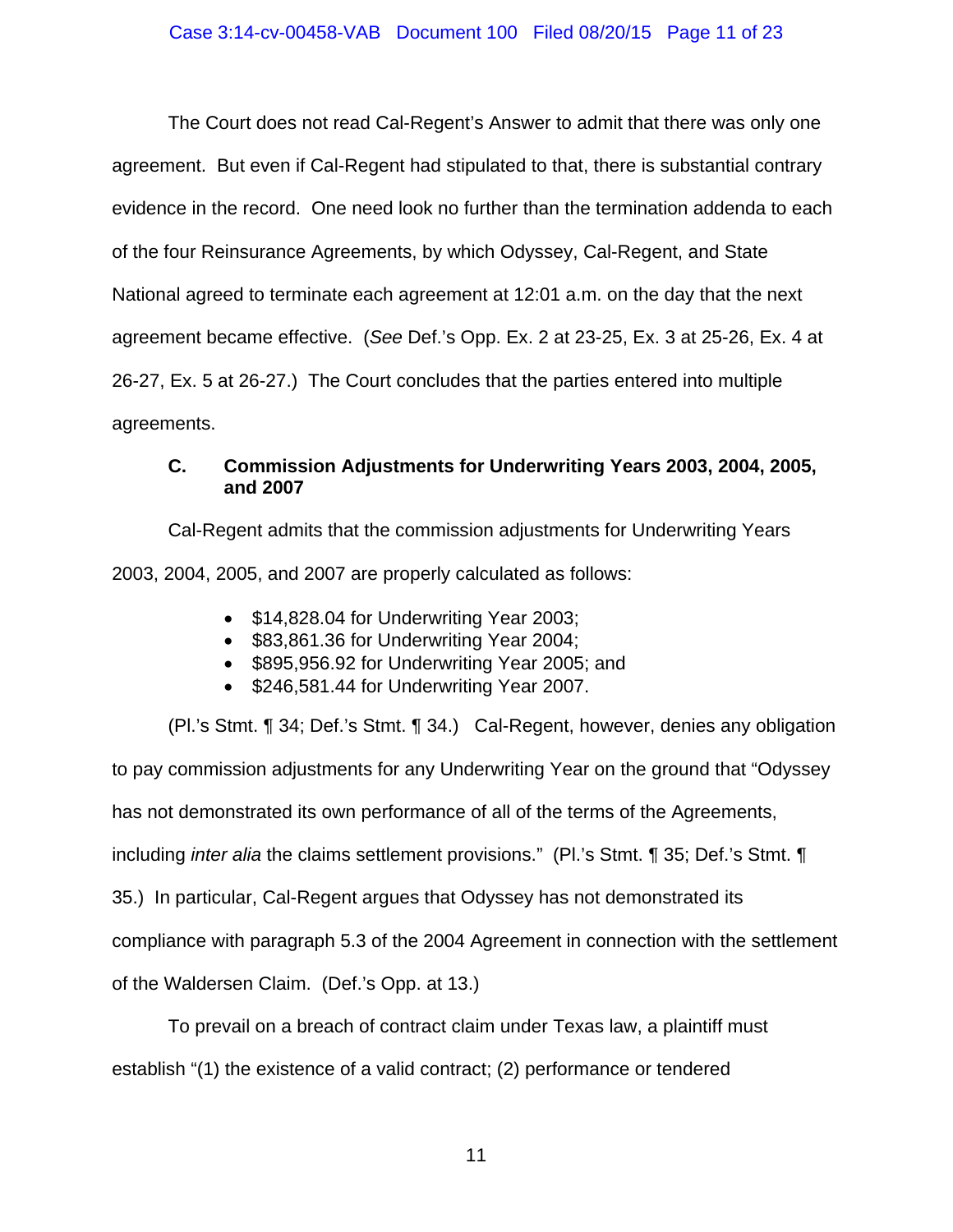#### Case 3:14-cv-00458-VAB Document 100 Filed 08/20/15 Page 12 of 23

performance by the plaintiff; (3) breach of the contract by the defendant; and (4) damages sustained by the plaintiff as a result of the breach." *Virginia Oak Venture, LLC v. Fought*, 448 S.W.3d 179, 192 (Tex. App. 2014). There is no question that the first, third, and fourth elements are satisfied here. The parties entered into valid contracts, (*see* Pl.'s Stmt. ¶¶ 7-8; Def.'s Stmt. ¶¶ 7-8), Cal-Regent breached by failing to pay commission adjustments, (*see* Pl.'s Stmt. ¶ 18; Def.'s Stmt. ¶ 18), and Odyssey sustained damages as a result, (*see* Pl.'s Stmt. ¶¶ 16, 18; Def.'s Stmt. ¶¶ 16, 18).

As to the second element, it is undisputed that, for all relevant years, Odyssey paid its share of Cal-Regent's provisional commissions directly to Cal-Regent. (Compl. ¶ 16; Ans. ¶ 16; Pl.'s Stmt. ¶ 16; Def.'s Stmt. ¶ 16.) But Cal-Regent argues that Odyssey must show more. Cal-Regent argues that Odyssey must prove that it performed "all of the terms of the contracts," (Def.'s Opp. at 12-13), including, "and without limitation . . . the claims settlement provisions," (Def.'s Stmt. 140). Cal-Regent points out, correctly, that Odyssey has not submitted evidence of its performance of any obligations under the Reinsurance Agreements other than its obligation to pay its share of Cal-Regent's commissions. (*See* Def.'s Opp. at 12.) This argument is unavailing, however, because Fed. R. Civ. P. 9(c) relieves Odyssey of the burden of proving its performance of all terms of the Reinsurance Agreements, and instead places the burden on Cal-Regent to deny Odyssey's performance with particularity, which Cal-Regent failed to do.

### **1. Rule 9(c) and Proof of Performance**

Fed. R. Civ. P. 9(c) provides that "[i]n pleading conditions precedent, it suffices to allege generally that all conditions precedent have occurred or been performed. But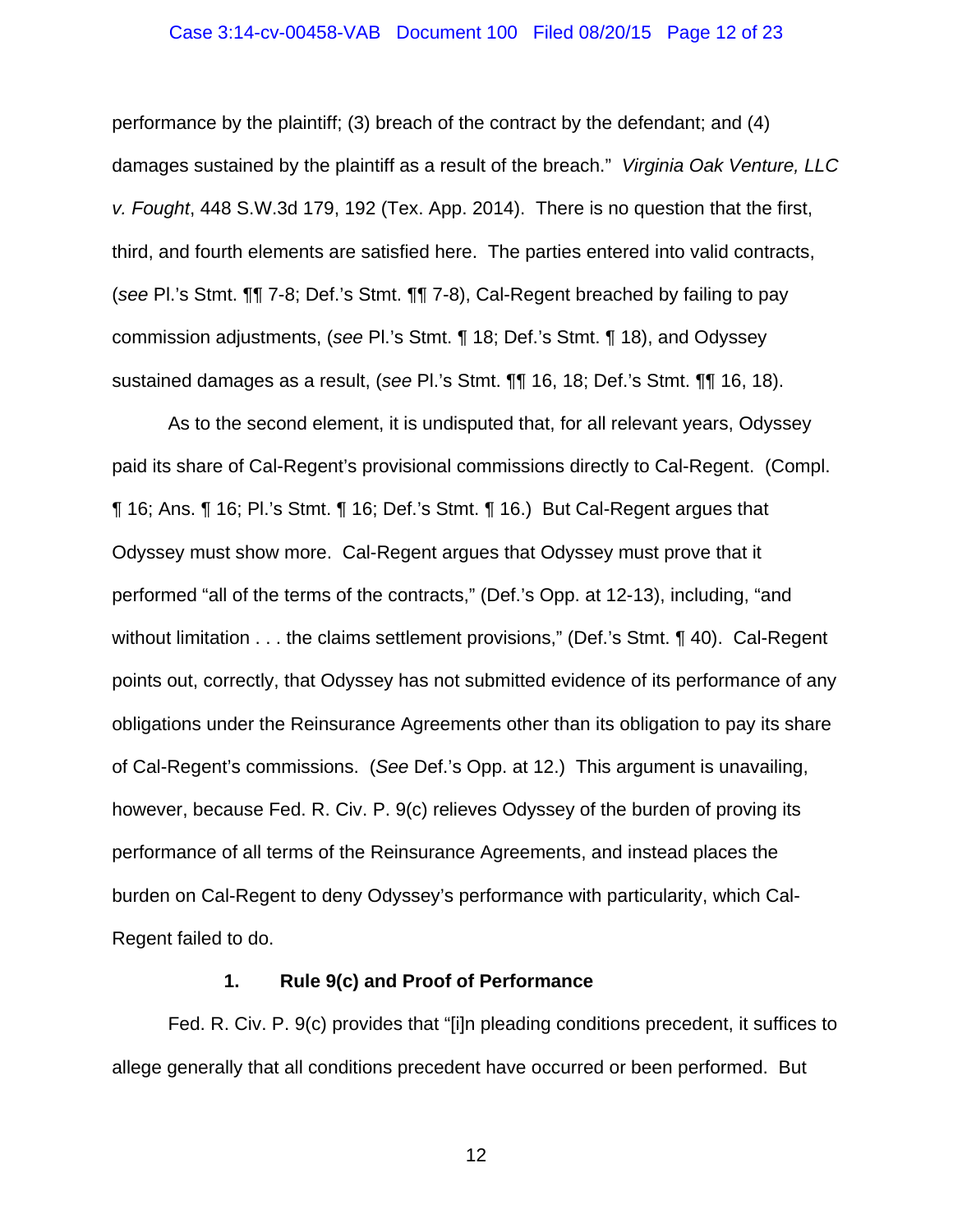#### Case 3:14-cv-00458-VAB Document 100 Filed 08/20/15 Page 13 of 23

when denying that a condition precedent has occurred or been performed, a party must do so with particularity." The rule grew out of the "advent of complex commercial and insurance contracts," when the burden of alleging in detail the performance of each condition precedent began to outweigh the value of such an enumeration. 5A Charles Alan Wright & Arthur R. Miller, *Federal Practice and Procedure* § 1302 (3d ed. 2015). Thus, "for a contract claim, it is sufficient that the pleader . . . simply alleges that the claimant 'has performed all of its obligations as an insured under the [p]olicy,' or 'has at all times performed all its proper and legitimate duties and obligations under its contract.'" 2-9 James Wm. Moore et al., *Moore's Federal Practice* § 9.04[1] (Matthew Bender 3d ed. 2015).

In the Complaint, Odyssey alleged that "Odyssey Re has performed all of its obligations under the Reinsurance Agreement." Compl. ¶ 40. Courts within the Second Circuit have held that similar language constituted a sufficient allegation that all conditions precedent had been performed. *E.g.*, *Internet Law Library, Inc. v. Southridge Capital Mgmt.*, LLC, 223 F. Supp. 2d 474, 490 (S.D.N.Y. 2002) ("It is no defense to argue, as the defendants have, that they are excused from performing their obligations under the agreement because a condition precedent has not occurred since Rule 9(c), F.R. Civ. P. requires no more than a general statement by a plaintiff that all conditions precedent have been satisfied to successfully make out a claim. Plaintiffs have included such a statement in their Amended Consolidated Complaint, namely that '[ITIS] performed its obligations under [the] agreement.'") (alterations in original); *Ackerley Media Grp., Inc. v. Sharp Elecs. Corp.*, 170 F. Supp. 2d 445, 453 (S.D.N.Y. 2001) ("In its complaint [plaintiff] has pleaded that '[plaintiff] fully performed its obligations as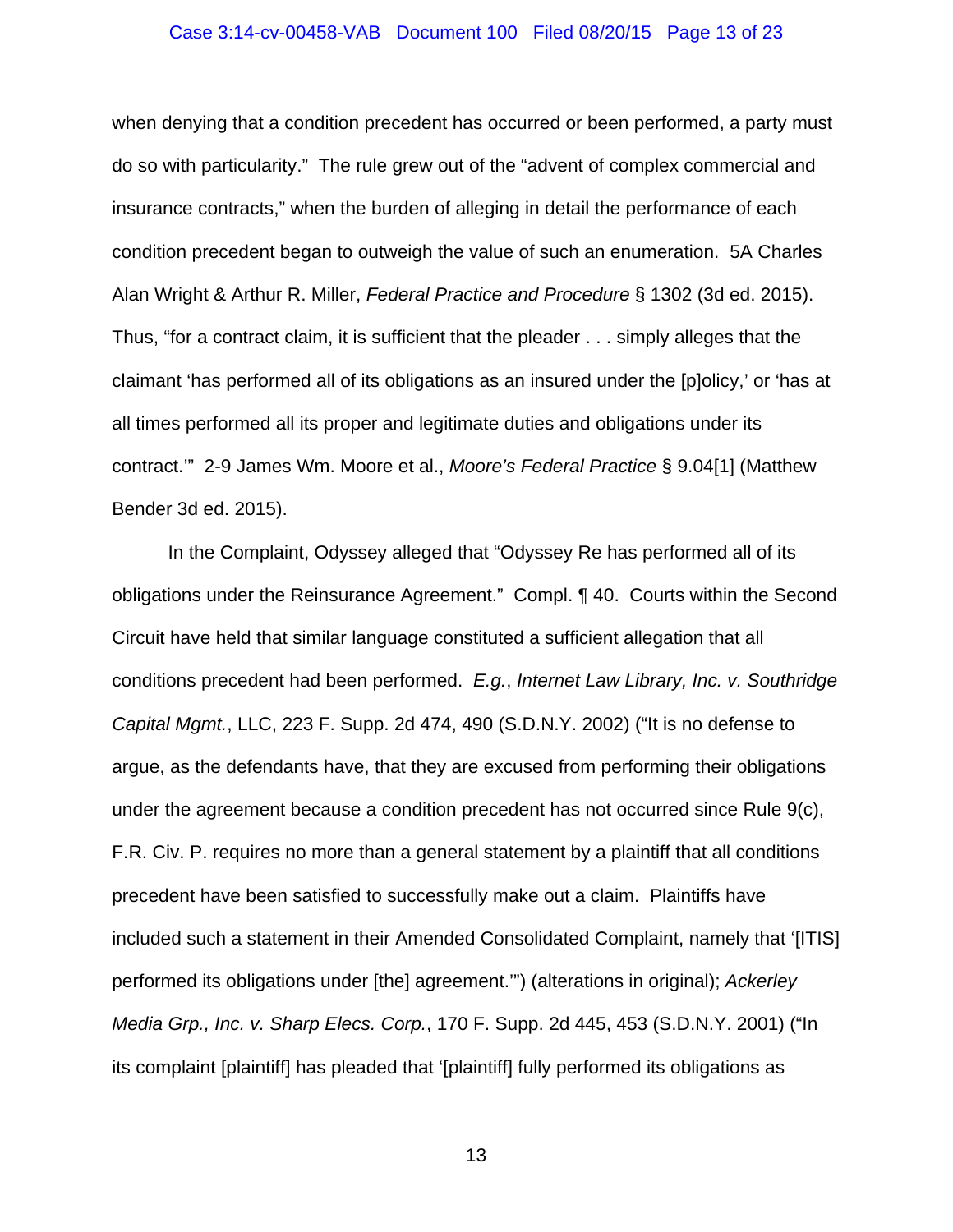### Case 3:14-cv-00458-VAB Document 100 Filed 08/20/15 Page 14 of 23

required by the contract for the 2000–2001 NBA season.' . . . That alone is sufficient for Rule 9(c) purposes.").

The Court concludes that Odyssey sufficiently alleged performance of all conditions precedent under Rule 9(c). Accordingly, the burden shifted to Cal-Regent to deny that allegation "with particularity." Fed. R. Civ. P. 9(c). Cal-Regent answered as follows: "Cal-Regent denies the allegations contained in paragraph forty." Ans. ¶ 40. That general denial was insufficient.3 *See E.E.O.C. v. Serv. Temps Inc.*, 679 F.3d 323, 331 n.14 (5th Cir. 2012) (general denial that all conditions precedent had been satisfied was insufficient under Rule 9(c)); 2-9 James Wm. Moore et al., *Moore's Federal Practice* § 9.04[2] (Matthew Bender 3d ed. 2015) ("Certainly in an insurance claim case, a defendant would not meet the Rule 9(c) standards by alleging that not all conditions precedent were met.").

However, in its Local Rule 56(a)2 Statement responding to Odyssey's summary judgment motion, Cal-Regent did deny Odyssey's general allegation of performance with some particularity, noting that, "[i]n particular, and without limitation, Odyssey has not demonstrated its compliance with the claims settlement provisions of the Agreements" and citing paragraphs of its Local Rule 56(a)2 Statement summarizing the Waldersen Claim. (Def.'s Stmt. 140.) The "without limitation" language is insufficient to constitute a particularized denial and is thus rejected, but the reference to the Waldersen Claim passes muster. It is absent, however, from Cal-Regent's operative

 $\frac{1}{\sqrt{2}}$  . The contract of the contract of the contract of  $\frac{1}{\sqrt{2}}$  ,  $\frac{1}{\sqrt{2}}$  ,  $\frac{1}{\sqrt{2}}$  ,  $\frac{1}{\sqrt{2}}$  ,  $\frac{1}{\sqrt{2}}$  ,  $\frac{1}{\sqrt{2}}$  ,  $\frac{1}{\sqrt{2}}$  ,  $\frac{1}{\sqrt{2}}$  ,  $\frac{1}{\sqrt{2}}$  ,  $\frac{1}{\sqrt{2}}$  ,  $\frac{1}{\sqrt$ 

 $3$  Requesting an extension of time to file its Answer, Cal-Regent represented to the Court that "granting this Motion for Extension of Time will permit the filing of an answer that responds with specificity the [*sic*] allegations of plaintiff rather than an answer that merely leaves plaintiff to its burden of proof on amount allegedly owed." ECF No. 28 ¶ 4. Cal-Regent then filed its Answer denying, without specificity, Odyssey's allegation that it performed all of its obligations under the Reinsurance Agreements. Ans. ¶ 40.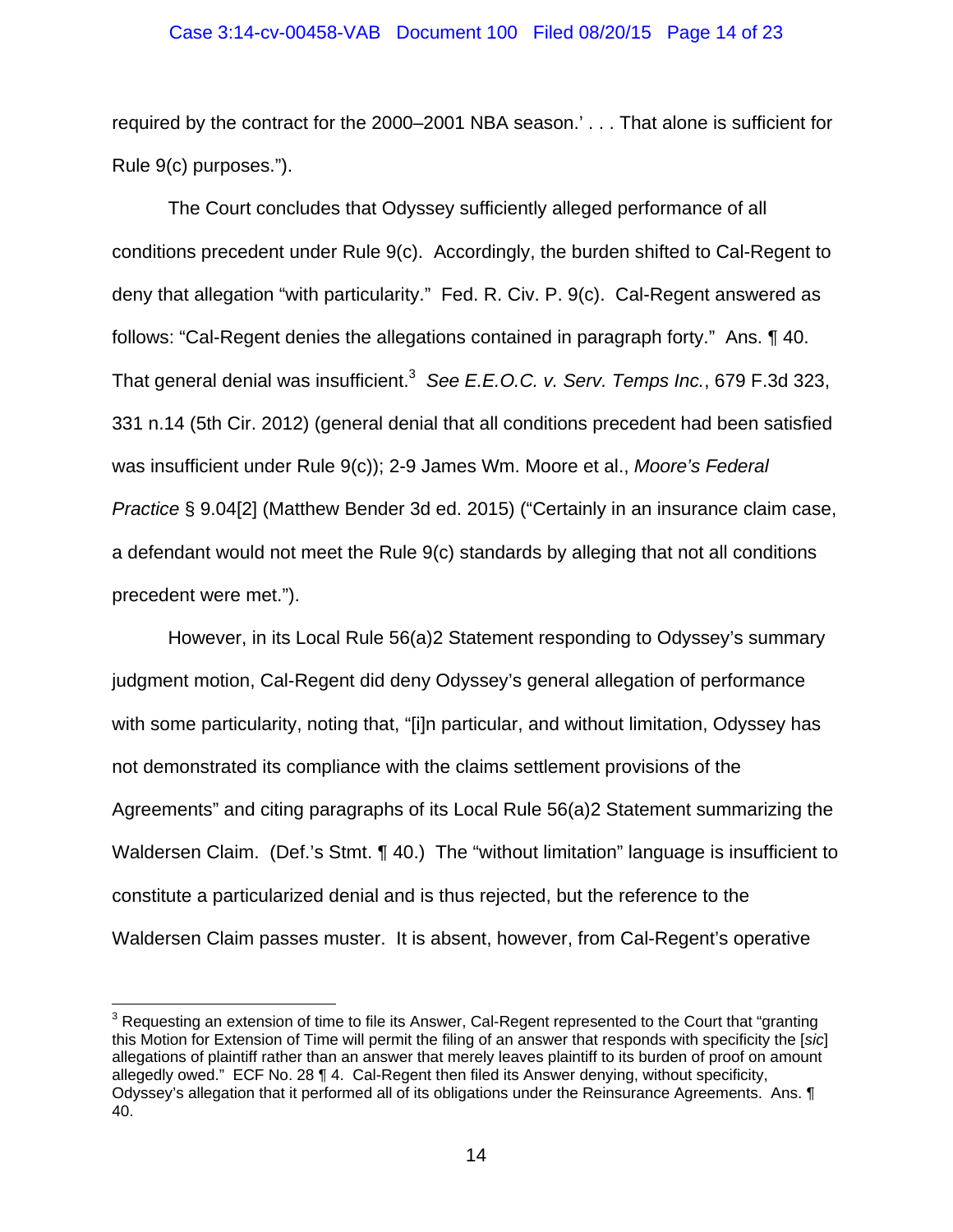pleading – the Answer. "Rule 9's scope, by its very title ('Pleading Special Matters'), is limited to pleadings." *E.E.O.C.*, 679 F.3d at 333.

Failure to comply with Rule 9(c) in an operative pleading generally results in waiver. *See id.* at 331-33 (defendant's failure in its answer to deny with particularity that plaintiff performed condition precedent precluded defendant from relying on nonperformance of that condition precedent at summary judgment); *Walton v. Nalco Chem. Co.*, 272 F.3d 13, 21 (1st Cir. 2001) ("[P]rovided the complaint includes a general averment that all conditions precedent to suit or recovery have been met, and the defendant does not deny the satisfaction of the preconditions specifically and with particularity, then the plaintiff's allegations are assumed admitted, and the defendant cannot later assert that a condition precedent has not been met.") (internal quotation marks and citation omitted); *Jackson v. Seaboard Coast Line R. Co.*, 678 F.2d 992, 1009 (11th Cir. 1982) ("If the party does not deny the satisfaction of the conditions precedent specifically and with particularity, however, the allegations are assumed admitted and cannot later be attacked."); *Ayres v. Baxter*, No. Civ. A. 3:99-CV-2641-L, 2001 WL 294224, at \*4 (N.D. Tex. Mar. 27, 2001) (where defendants' answer did not deny with particularity performance of condition precedent and defendants "inexplicably have made no attempt to amend their pleading[,]" court held that issue was not preserved for trial, that "plaintiff's motion for summary judgment need not demonstrate the absence of a genuine issue of material fact, but need only state generally that conditions precedent have been satisfied[,]" and that there was no genuine issue of material fact as to whether plaintiffs performed condition precedent).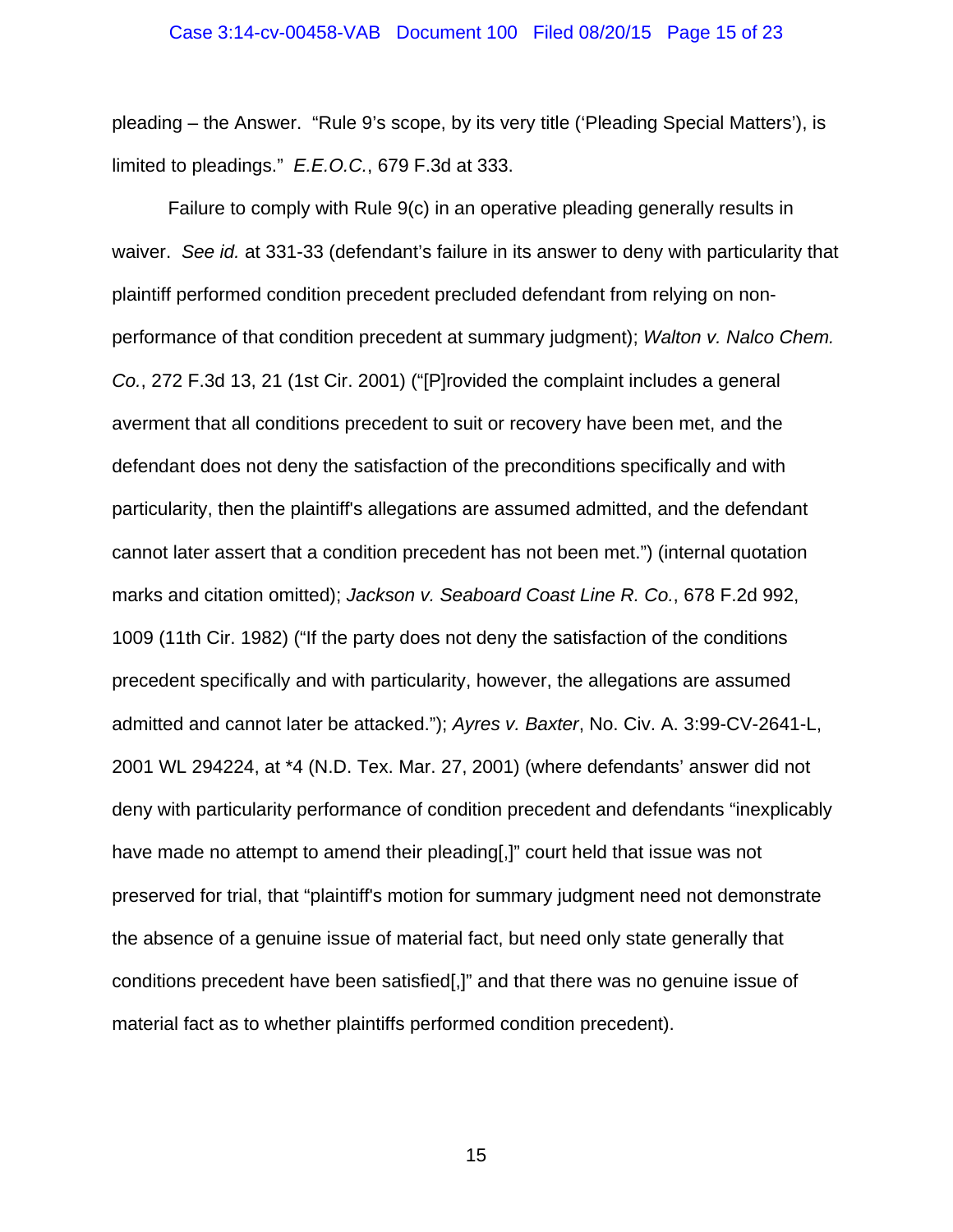Courts within the Second Circuit, however, have been lenient. Where defendants failed to deny with particularity in their pleadings the performance of conditions precedent, and raised particular failures of performance for the first time at summary judgment, courts in this Circuit have allowed defendants to amend their pleadings. *See, e.g.*, *Pfizer, Inc. v. Stryker Corp.*, 348 F. Supp. 2d 131, 148-49 (S.D.N.Y. 2004) (where counterclaim defendant failed to deny with particularity counterclaimant's general allegation of performance under Rule 9(c), court construed counterclaim defendant's motion for summary judgment as motion to amend pleadings to add denial of performance, and permitted amendment). In one case, the third-party defendant did not plead with particularity that the claimant failed to perform a condition precedent to payment, and the court confronted the issue of "whether the [third-party defendant] may assert the improperly-pleaded defense of non-performance as a ground for summary judgment." *Int'l Paving Sys., Inc. v. Van-Tulco, Inc.*, 866 F. Supp. 682, 691 (E.D.N.Y. 1994). The court noted the absence of Second Circuit authority "regarding the effect of the failure to comply with Rule 9(c) on a motion for summary judgment," but, finding guidance in the Second Circuit's decision in *Block v. First Blood Assocs.*, 988 F.2d 344, 350 (2d Cir. 1993), granted the third-party defendant's motion to amend its pleadings to add the particularized denial of performance. *Van-Tulco, Inc.*, 866 F. Supp. at 691-92.

*Block* did not involve Rule 9(c). In *Block*, the defendants failed to plead an affirmative defense as required under Fed. R. Civ. P. 8(c). *Block*, 988 F.2d at 350. The trial court construed the defendants' motion for summary judgment as a motion to amend their pleadings to add that affirmative defense, and permitted amendment citing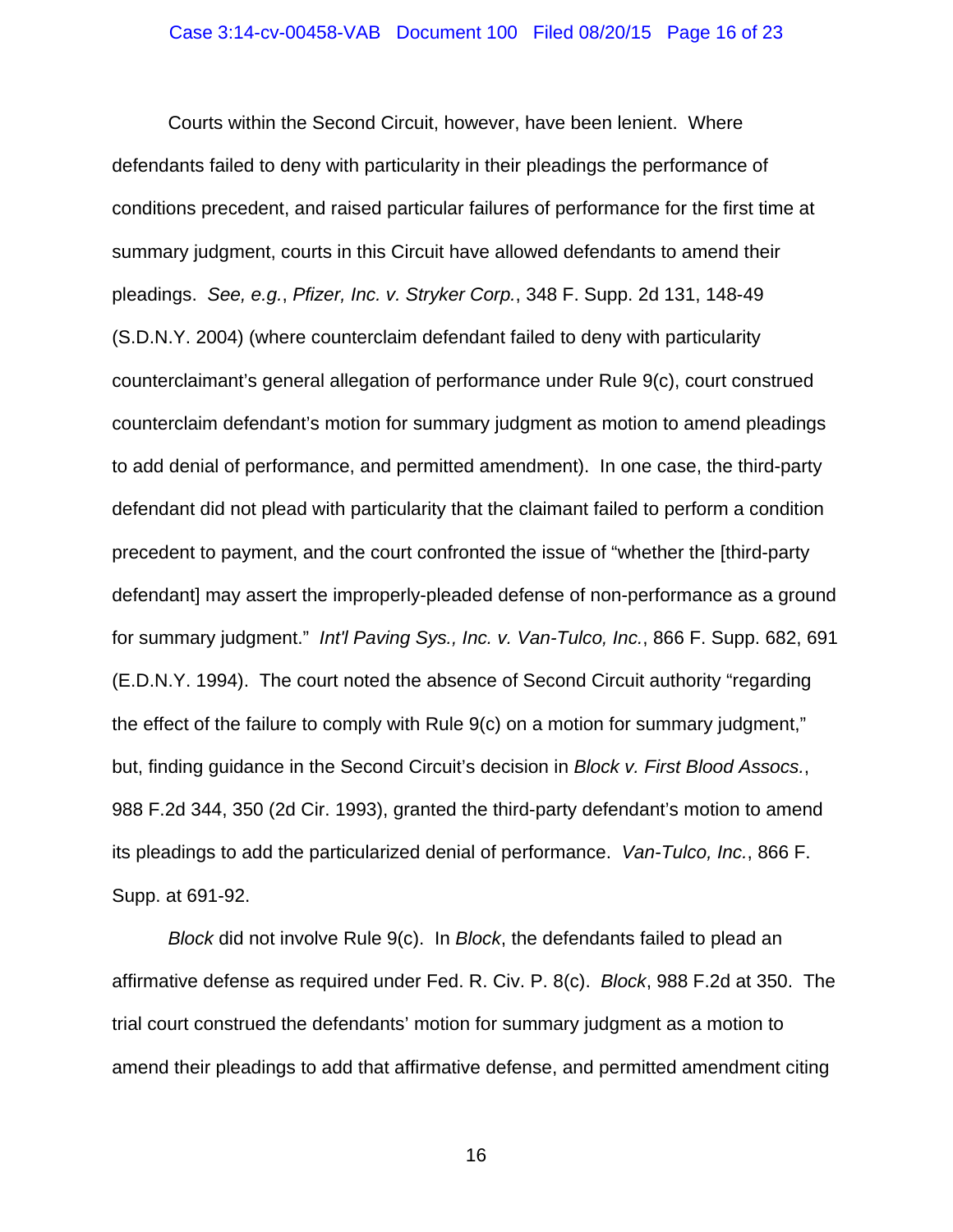### Case 3:14-cv-00458-VAB Document 100 Filed 08/20/15 Page 17 of 23

a lack of prejudice to the plaintiffs. *Block v. First Blood Assocs.*, 763 F. Supp. 746, 748- 50 (S.D.N.Y. 1991). The Second Circuit affirmed, holding that the trial court did not abuse its discretion by granting leave to amend. *Block*, 988 F.2d at 351.

Despite opportunities,<sup>4</sup> inquiries,<sup>5</sup> and suggestions,<sup>6</sup> Cal-Regent inexplicably has not moved to amend its Answer. The question, therefore, is whether the Court should construe Cal-Regent's arguments in opposition to Odyssey's motion for summary judgment as a motion to amend its Answer to add a particularized denial of Odyssey's general allegation of performance, and, if the Court so construes, whether to permit amendment and to what extent.

The Second Circuit has not ruled as to whether and under what circumstances a district court should construe a party's arguments in opposition to summary judgment as a motion to amend that party's pleadings to add a particularized denial that the party failed to plead under Rule 9(c). However, the Court finds *Block* instructive. In light of the parties' awareness of the Waldersen Claim during discovery, Cal-Regent's particularized denial in its Local Rule 56(a)2 Statement, and Odyssey's multiple opportunities to respond thereto in its summary judgment briefing, and in keeping with the decisions of other courts within this Circuit, the Court will construe Cal-Regent's arguments as a motion to amend its Answer.

<sup>————————————————————&</sup>lt;br><sup>4</sup> Cal-Regent was permitted to amend its pleading once as a matter of course within 21 days after serving it, or with the Court's leave thereafter. Fed. R. Civ. P. 15(a).

According to Odyssey, Cal-Regent asked for Odyssey's consent to amend its Answer. Odyssey declined, and Cal-Regent did not pursue the Court's leave to amend. (ECF No. 78 at 4 n.2.)

 $6$  At oral argument, the Court suggested that Cal-Regent's argument pertaining to the Waldersen Claim may, under Texas law, be an affirmative defense that Cal-Regent had not pled. (Tr. Oral Arg. Pl.'s Mot. Summ. Judg. at 52:1-5.) Cal-Regent's counsel indicated that, if that were to be dispositive, Cal-Regent "would be constrained to seek a pleading amendment[.]" (*Id.* at 52:18-19.) The Court then queried what prejudice would result to Odyssey if Cal-Regent were to amend. (*Id.* at 52:6-54:25.)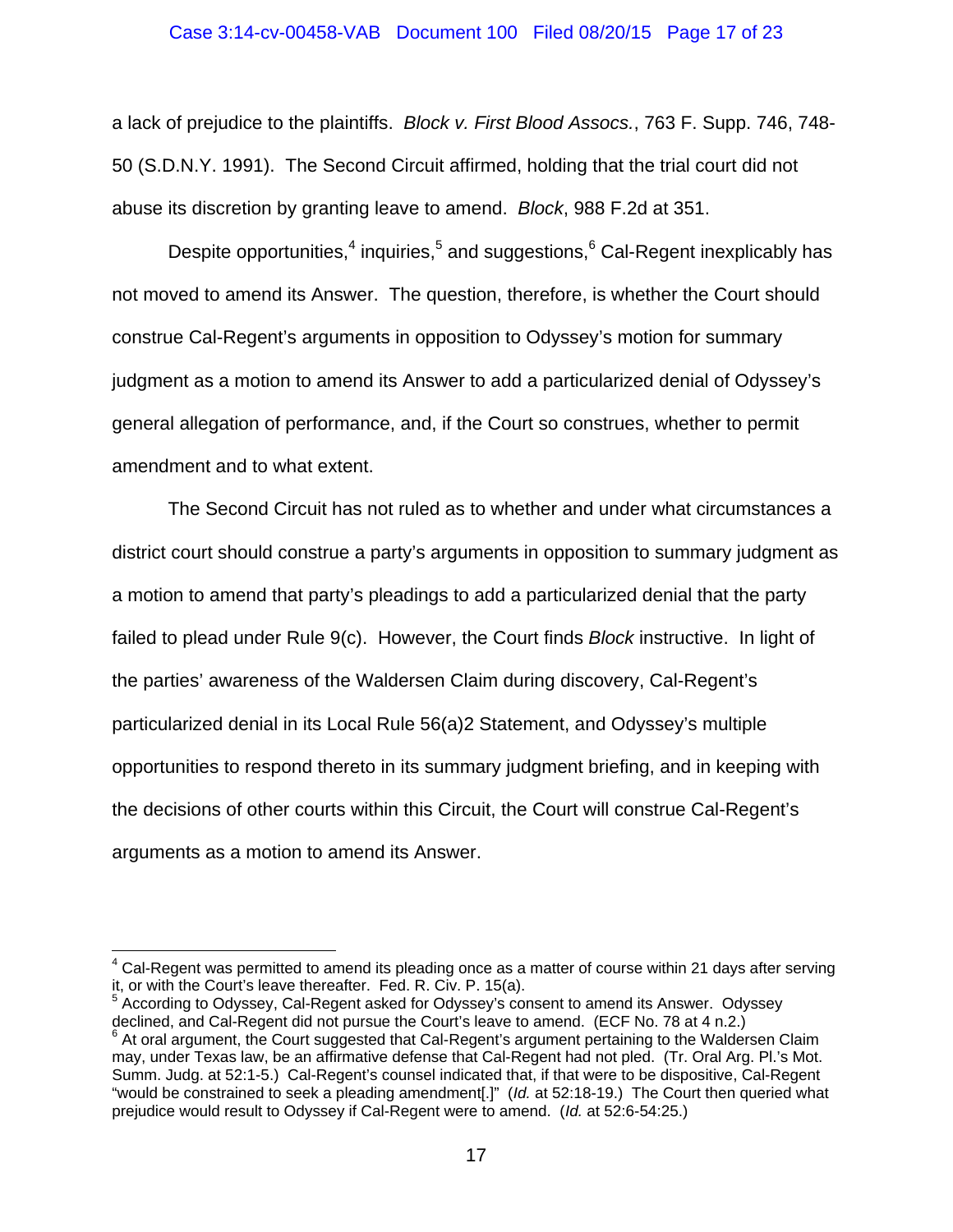## Case 3:14-cv-00458-VAB Document 100 Filed 08/20/15 Page 18 of 23

The Court should freely give leave to amend pleadings when justice so requires. Fed. R. Civ. P. 15(a)(2). Reasons to deny leave include "undue delay, bad faith or dilatory motive . . . , repeated failure to cure deficiencies by amendments previously allowed, undue prejudice to the opposing party by virtue of allowance of the amendment, [and] futility of amendment." *Foman v. Davis*, 371 U.S. 178, 182 (1962). "Mere delay, however, absent a showing of bad faith or undue prejudice, does not provide a basis for a district court to deny the right to amend." *State Teachers Ret. Bd. v. Fluor Corp.*, 654 F.2d 843, 856 (2d Cir. 1981).

There is no evidence or reason to believe that Cal-Regent acted in bad faith or with a dilatory motive when it failed to amend, or seek leave to amend, its Answer. As to undue prejudice, this Court must consider whether amendment would "(i) require the opponent to expend significant additional resources to conduct discovery and prepare for trial; (ii) significantly delay the resolution of the dispute; or (iii) prevent the plaintiff from bringing a timely action in another jurisdiction." *Block*, 988 F.2d at 350. Applying these factors, the Court concludes that Odyssey will not be unduly prejudiced by a pleading amendment at this time. The costs of conducting additional discovery into the Waldersen Claim, if necessary, will be minimal. *See U.S. For & on Behalf of Mar. Admin. v. Cont'l Illinois Nat. Bank & Trust Co. of Chicago*, 889 F.2d 1248, 1255 (2d Cir. 1989) ("[T]he adverse party's burden of undertaking discovery, standing alone, does not suffice to warrant denial of a motion to amend a pleading."). Moreover, this matter has not been pending long, and amendment will not significantly delay its resolution. Accordingly, the Court grants Cal-Regent leave to amend.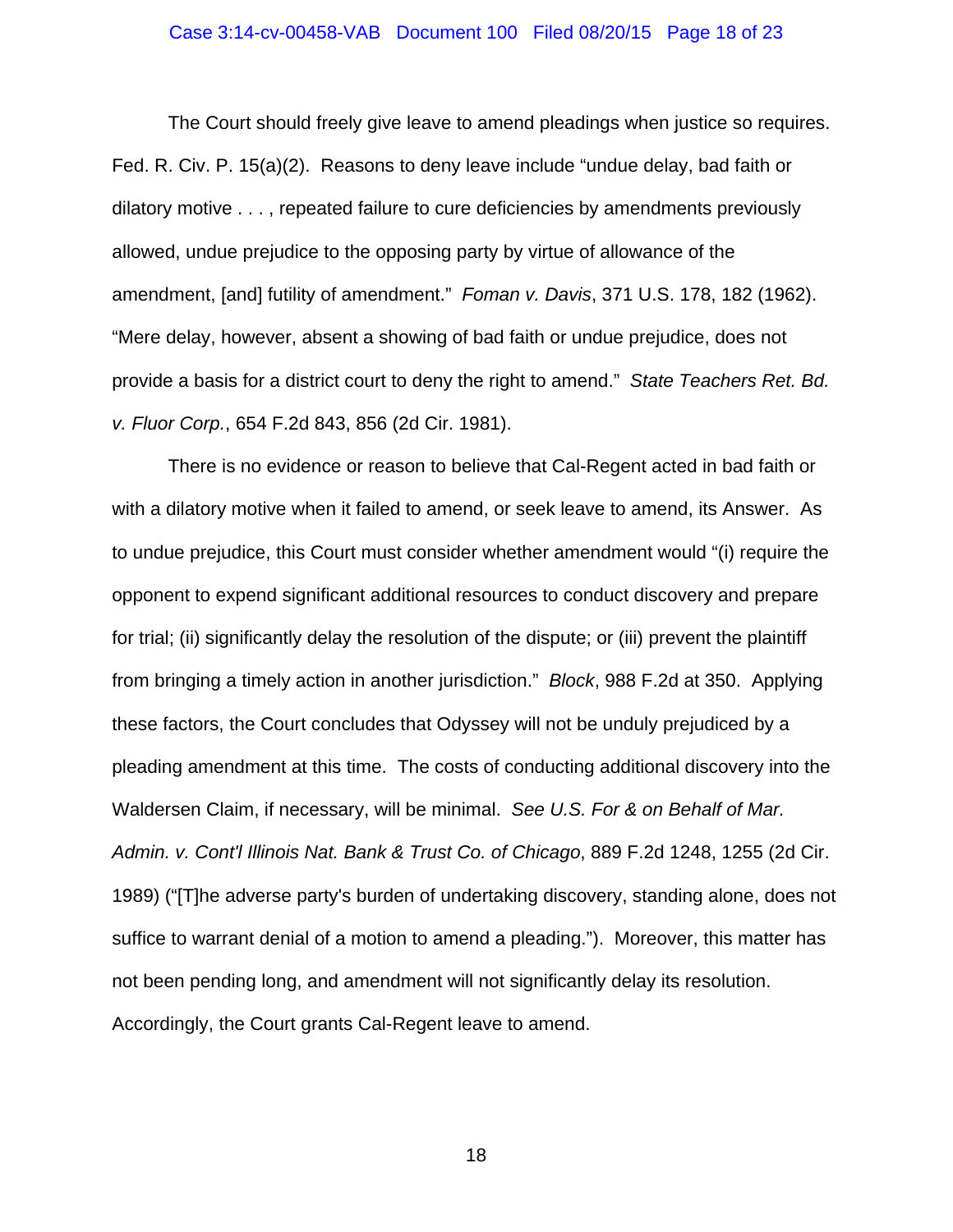#### Case 3:14-cv-00458-VAB Document 100 Filed 08/20/15 Page 19 of 23

However, because the Waldersen Claim is the only denial of performance that Cal-Regent has advanced with any particularity, the Court grants Cal-Regent leave to amend its Answer to deny Odyssey's general allegation of performance only on the basis of the Waldersen Claim. Moreover, Cal-Regent may plead the Waldersen Claim as a denial of performance *only if* Cal-Regent has a good faith basis for alleging that State National "specifically direct[ed]" with regard to the settlement of the Waldersen Claim and that Odyssey did not "follow the instructions of [State National] as respects such claim." (2004 Agmt. ¶ 5.3.) At oral argument, Cal-Regent advanced a novel reading of paragraph 5.3 of the 2004 Agreement with which the Court disagrees. (See Tr. Oral Arg. Pl.'s Mot. Summ. Judg. at 33:17-39:9.) Cal-Regent argued that once Odyssey appoints Cal-Regent under paragraph 5.3 to investigate and settle a claim, Odyssey may no longer participate in the handling of that claim. (*See id.* at 36:17-39:9.)

As a matter of law, the Court rejects that reading because it finds no support in the plain language of paragraph 5.3, which states that Odyssey "may, in its discretion, and under its supervision" appoint Cal-Regent to handle claims. (*Id.*) *See SAS Inst., Inc. v. Breitenfeld*, 167 S.W.3d 840, 841 (Tex. 2005) (at summary judgment, court construes unambiguous contract as a matter of law). Nothing in paragraph 5.3 suggests that Odyssey loses its power to supervise Cal-Regent or participate in the handling of a claim after it appoints Cal-Regent to investigate and settle that claim. Indeed, the plain language compels the opposite conclusion. To be clear, Cal-Regent does not have this Court's leave to assert the Waldersen Claim as a denial of performance or affirmative defense on the theory that Odyssey breached paragraph 5.3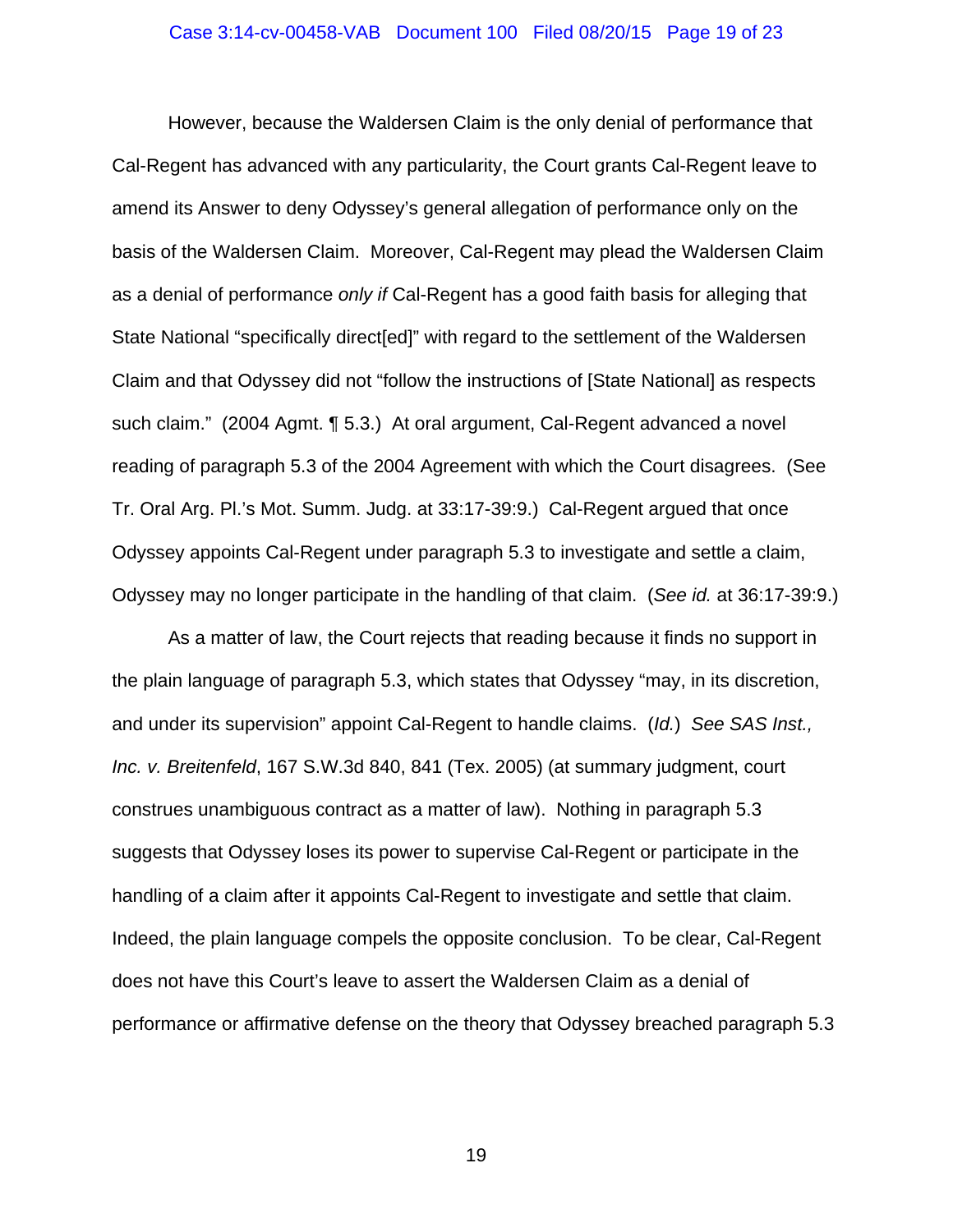by directing or participating in the settlement of the Waldersen claim absent specific direction from State National to the contrary.<sup>7</sup>

## **2. Material Breach As Affirmative Defense**

It appears under Texas law that a failure of performance on the part of a party claiming breach of contract may, in some cases, be insufficient to prevent recovery by that party.

Under Texas law, a plaintiff need not prove complete performance in every case. Texas courts recognize a party's right to proceed with a contract action even if he failed to perform in some respect. *See Patel v. Ambassador Drycleaning Co.*, 86 S.W.3d 304, 306 (Tex. App. 2002) ("The rule of substantial performance allows one to go forward with a contract action even though he has breached nonmaterial terms of the contract but has substantially performed it."); *Cont'l Dredging, Inc. v. De-Kaizered, Inc.*, 120 S.W.3d 380, 395 (Tex. App. 2003) ("The term substantial performance always means something less than full and exact performance of the contract."). Moreover, only a material breach excuses performance by the other party. *Hanson Prod. Co. v. Americas Ins. Co.*, 108 F.3d 627, 630-31 (5th Cir. 1997) (applying Texas law and noting that "a material breach by one contracting party excuses performance by the other

  $^7$  To be even clearer, the Court finds it highly unlikely that Cal-Regent can raise a genuine dispute as to whether State National expressly told Odyssey not to assist in the settlement of the Waldersen Claim. Given the affidavit submitted by Cal-Regent Chief Executive Officer Richard K. Nagby, it is clear that State National not only was aware of the Waldersen Claim and the possibility that it might settle, but also had initially invited Cal-Regent to attend the mediation for the Waldersen Claim with State National and Odyssey, before Cal-Regent was disinvited. Nagby Aff. ¶¶ 26. Since the Waldersen Claim was brought against State National, it is reasonable to assume that State National authorized its resolution. Nevertheless, consistent with the applicable case law, the Court will provide Cal-Regent an opportunity to amend its pleading, if it has a good-faith basis for doing so. In the Court's view, Cal-Regent's claim only could be sustained with either documentary or testamentary evidence from State National showing that it specifically directed Odyssey with regard to the Waldersen Claim and Odyssey disobeyed. As implausible as that sounds, given the fact that State National allowed and apparently participated in the settlement, Cal-Regent is free to pursue this argument, if it can. Obviously, if Cal-Regent ultimately does not have a good faith basis for pursuing this argument any further, the law provides the Court with ample means to address the issue. *See, e.g.*, Fed. R. Civ. P. 11; 28 U.S.C. § 1927.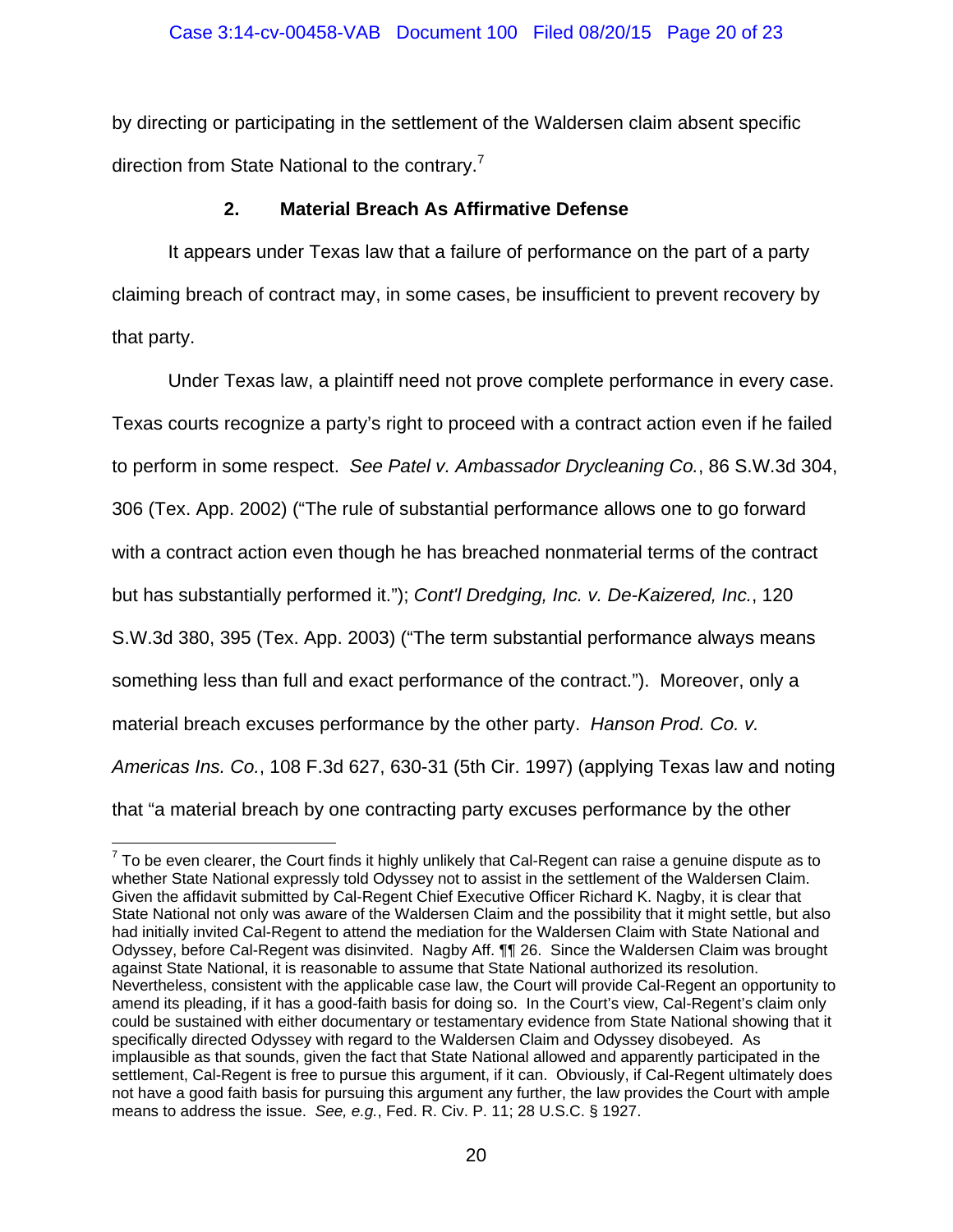#### Case 3:14-cv-00458-VAB Document 100 Filed 08/20/15 Page 21 of 23

party, and an immaterial breach does not[.]"); *Myriad Dev., Inc. v. Alltech, Inc.*, 817 F. Supp. 2d 946, 963-64 (W.D. Tex. 2011) ("[W]hen a breach is immaterial, the nonbreaching party is not excused from future performance and may sue only for the damages caused by the breach").

"[T]he contention that a party to a contract is excused from performance because of a prior material breach by the other contracting party is an affirmative defense that must be affirmatively pleaded." *Compass Bank v. MFP Fin. Servs., Inc.*, 152 S.W.3d 844, 852 (Tex. App. 2005); *see also Park v. Payne*, 381 S.W.3d 615, 618 (Tex. App. 2012) ("Material breach is an affirmative defense to breach of contract and, as such, must be pleaded."); *cf. Howell v. Kelly*, 534 S.W.2d 737, 740 (Tex. Civ. App. 1976) ("The burden of proving the happening of a contingency which, by the terms of the contract, would discharge the party from liability, or any default or refusal to perform on the part of the plaintiff that would excuse the performance by the defendant, is on the party who seeks to avoid the contract or excuse a failure to perform it on that ground.").

Cal-Regent failed to plead material breach as an affirmative defense. Rule 8(c) requires a party to "affirmatively state any avoidance or affirmative defense" when responding to a pleading. Fed. R. Civ. P. 8(c). "The general rule in federal courts is that a failure to plead an affirmative defense results in a waiver." *Travellers Int'l, A.G. v. Trans World Airlines, Inc.*, 41 F.3d 1570, 1580 (2d Cir. 1994); *see also* 5 Charles Alan Wright & Arthur R. Miller, *Federal Practice and Procedure* § 1278 (3d ed. 2015) ("It is a frequently stated proposition of virtually universal acceptance by the federal courts that a failure to plead an affirmative defense as required by Federal Rule 8(c) results in the waiver of that defense and its exclusion from the case[.]"); *Koukhtiev v. Hiner*, No. 01-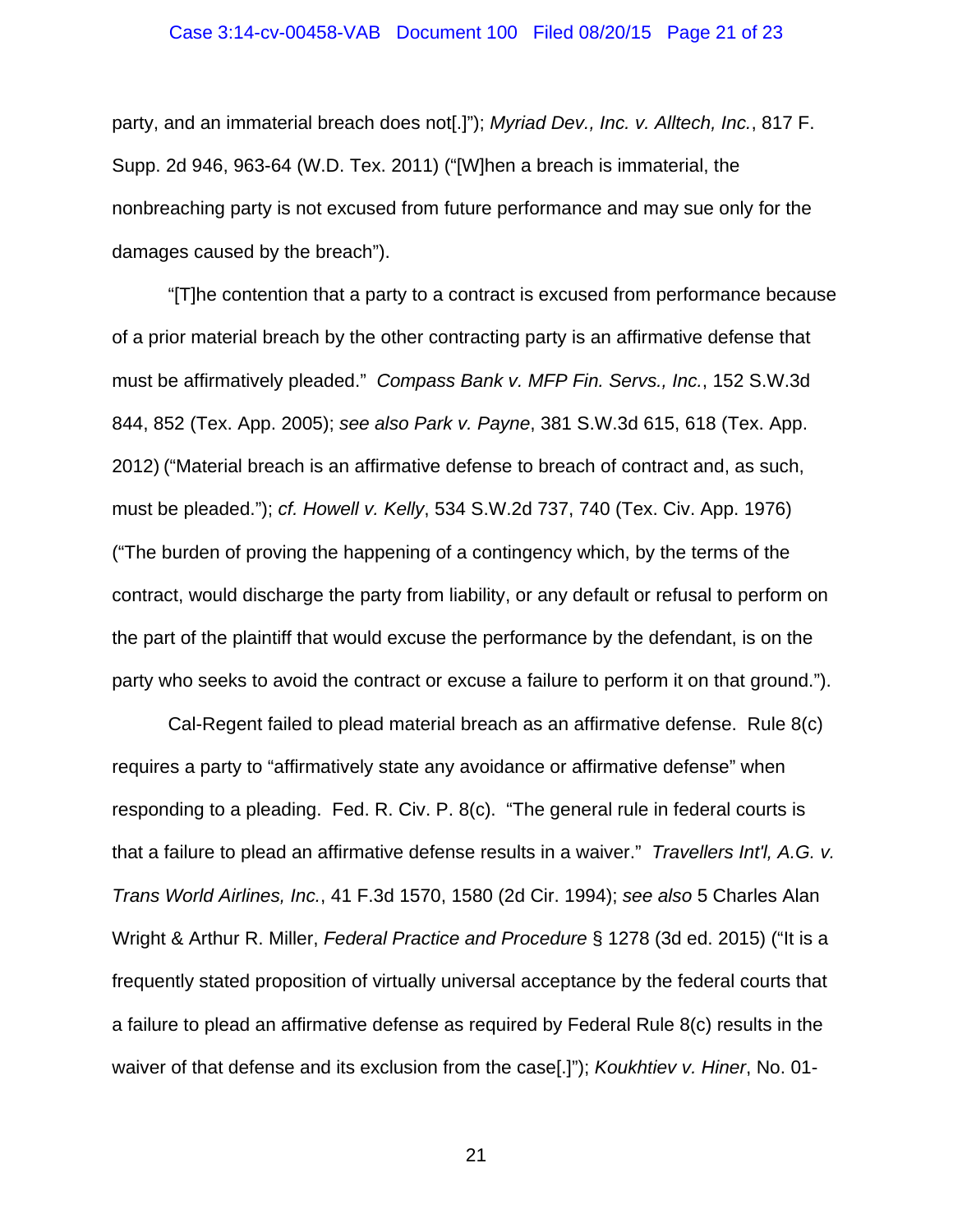13-00356-CV, 2014 WL 4952430, at \*4 (Tex. App. Oct. 2, 2014) ("[W]hen a party contends that his breach of a contract is excused by another party's breach or repudiation of the agreement, these affirmative defenses are waived if they are not pleaded or tried by consent."); *Hoffman v. AmericaHomeKey, Inc.*, No. 3:12-CV-3806-B, 2014 WL 7272596, at \*6 (N.D. Tex. Dec. 22, 2014) (defendant waived affirmative defense of material breach because it did not assert that defense as to a particular contract provision until summary judgment and plaintiff did not have opportunity to conduct discovery as to that defense).

The Second Circuit has recognized an exception, however, "where the defense is raised at the first pragmatically possible time and applying it at that time would not unfairly prejudice the opposing party." *Am. Fed. Group, Ltd. v. Rothenberg*, 136 F.3d 897, 910 (2d Cir. 1998). Thus, "a district court may still entertain [unpleaded] affirmative defenses at the summary judgment stage in the absence of undue prejudice to the plaintiff, bad faith or dilatory motive on the part of the defendant, futility, or undue delay of the proceedings." *Saks v. Franklin Covey Co.*, 316 F.3d 337, 350 (2d Cir. 2003); *see also Block*, 988 F.2d at 351.

For the same reasons that it gives Cal-Regent leave to amend in order to comply with Rule 9(c), the Court grants Cal-Regent leave to amend its Answer to plead material breach as an affirmative defense. As stated above, however, Cal-Regent may assert such affirmative defense only on the basis of the Waldersen Claim, and only if it has a good faith basis for alleging that State National "specifically direct[ed]" with regard to the settlement of the Waldersen Claim and that Odyssey did not "follow the instructions of [State National] as respects such claim." (2004 Agmt. ¶ 5.3.).